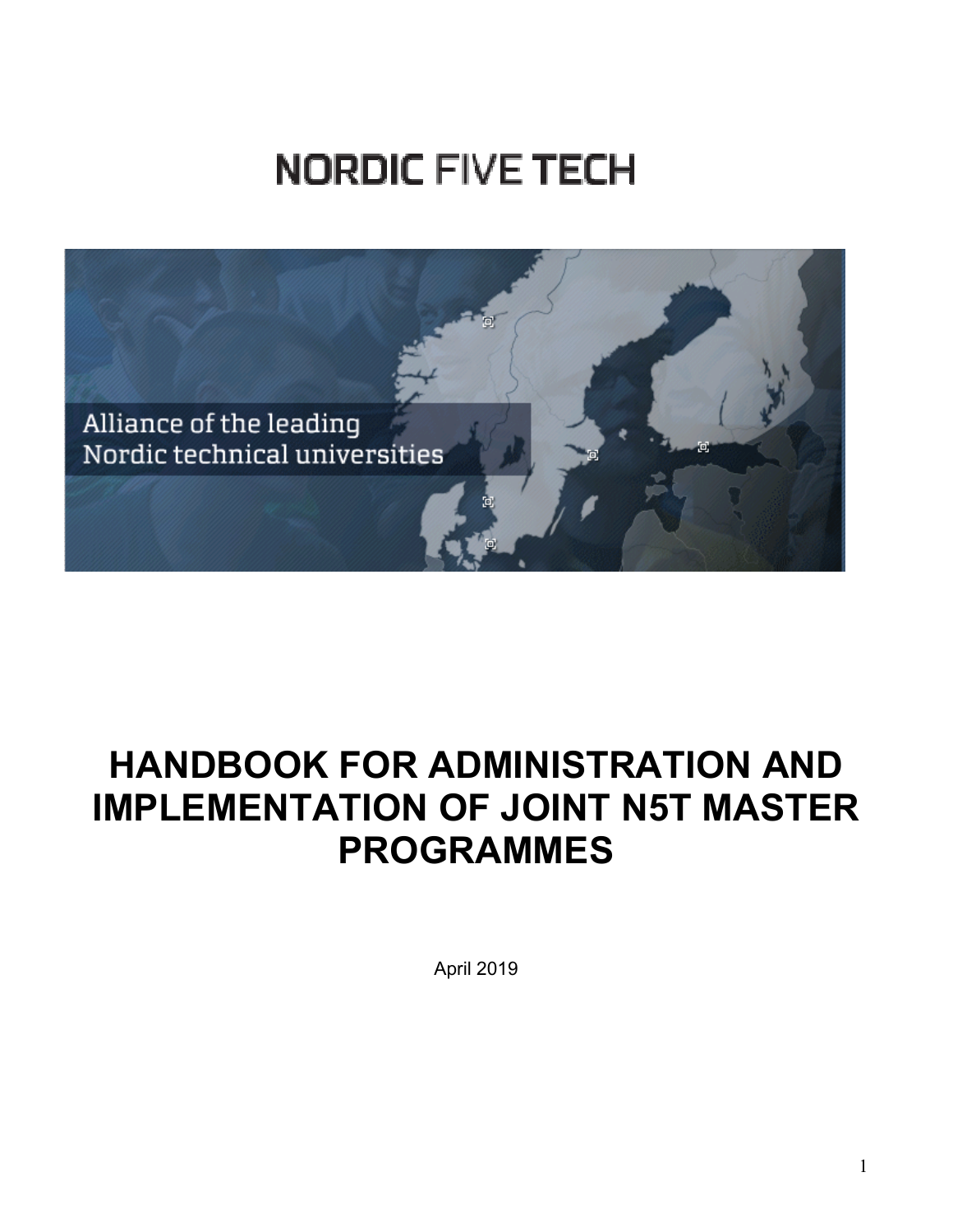# SE SA" ONTNU

### Contents

| 4 Master's thesis. |  |
|--------------------|--|
|                    |  |
| 6 Degree.          |  |
|                    |  |
|                    |  |
|                    |  |
|                    |  |
|                    |  |
|                    |  |
|                    |  |
|                    |  |
|                    |  |
|                    |  |
|                    |  |
|                    |  |
|                    |  |
| Annex 11           |  |
|                    |  |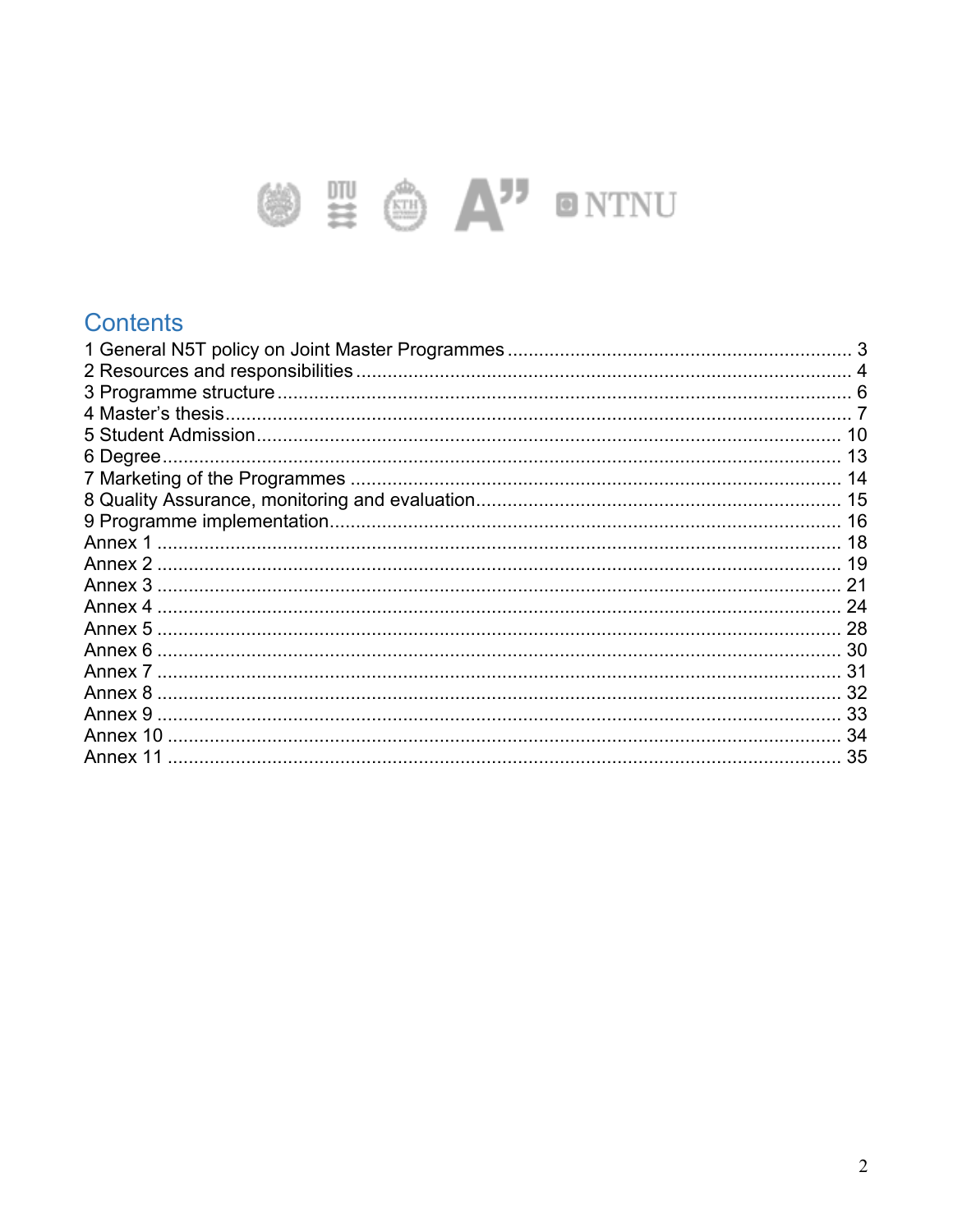# **1 General N5T policy on Joint Master Programmes**

Joint master programmes are considered as one of the core activities within the Nordic Five Tech alliance. On an overall level, the joint programmes of the alliance support the commitment of N5T to become the Nordic checkpoint for international MSc in Engineering students. For further information on the N5T mission statement and vision please consult the N5T website: www.nordicfivetech.org

The N5T rectors have endorsed the following set of principles regarding the structure of joint programmes:

- **Added N5T-value:** Joint N5T programmes should be based on the concept of added N5Tvalue. The added value may be identified in terms of complementary strengths within an engineering field where the member institutions have a strong tradition. This added value should constitute the structuring principle of the programme and at the same time provide the main selling points for marketing the programme to prospective students, N5T and international.
- **Double Degree Programme:** Development of the N5T joint programmes has been funded by the Nordic Council of Ministers as "Nordic Master Programme". The alliance seeks to implement programmes resulting in double degrees. In order to fulfil the requirements for the calls, a double degree framework has been developed. The model described in this handbook ensures that all five institutions are able to issue a (double) degree.
- **1 + 1 year model:** The N5T partners have established consensus on a model where students study at two degree awarding universities. Students will thus have to choose between combinations of institutions offering specified programme components. The model implies the possibility of having multiple entry institutions, depending on the structure of the programme.
- **Pre-defined study tracks with competence profiles:** In order to ensure progression and integration of the programme components, the programmes are structured with clear competence profiles for each of the mobility tracks.
- **Co-supervision of thesis work**: This concept serves a two-fold purpose: a) In order to issue a diploma, all five institutions require that thesis work is conducted with a supervisor from the two institutions in each case. b) Thesis work conducted with supervision from each of the two degree awarding institutions involved in the study track is a way to ensure integration of the programme components.
- **Summer school/intensive course (joint activities):** Establishment of a joint summer school or intensive course is recommended as a way to bring the students together from all five institutions to stimulate the N5T identity and promote networking among students.

An N5T joint programme is run by a consortium representing at least three institutions. One institution will act as the coordinating university and will coordinate the admission process. There should be a minimum commitment to the programme for at least five years.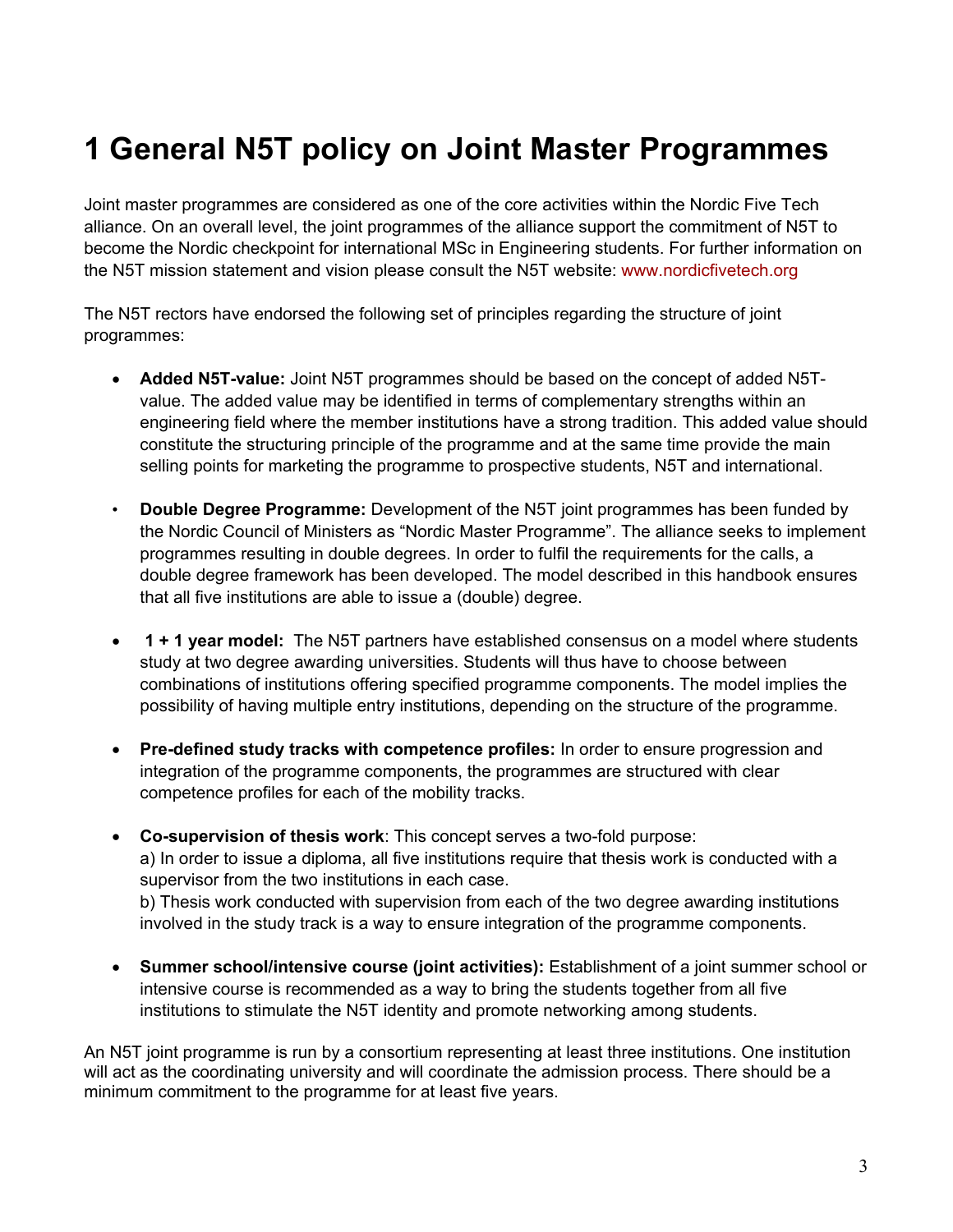# **2 Resources and responsibilities**

Collaboration on N5T joint programmes is governed by a consortium agreement (plus annexes and/or protocols) that specifies the principles for organisational, administrative and legal aspects of the collaboration.

#### **2.1 Human resources**

In order to ensure the feasibility of the project and the establishment of a well-functioning programme, it is considered crucial to involve both academic as well as administrative representatives in the programme consortium. A consortium should thus include key professors and key administrative staff working together and as separate project groups reporting to each other to ensure a continued dialogue between contents and the legal/administrative framework.

#### **2.2 Financial resources**

Partners in a consortium are expected to carry costs for running the programmes themselves as part of their N5T membership and existing framework. However, it is possible to receive financial support for certain joint student activities (see annex 1).

#### **2.3 Division of tasks and responsibilities**

Each N5T joint master programme is governed by a consortium headed by a co-ordinating university. The consortium will act as Programme Board.

The Programme Board is responsible for:

- overseeing the implementation of the programme,
- a strategic plan for the continuous development of the programme and ambitions for the academic partnership,
- defining the learning outcomes of the joint programme,
- ensuring that the teaching offered within the programme is delivered to the highest academic standard,
- planning and implementing joint quality assurance activities, which will supplement the national and institutional quality work,
- seeking external funding opportunities e.g. for student mobility costs,
- agreeing upon and ensuring consensus on the structure of the programme and on possible changes in the content of the programme, as well as on changes in the Consortium,
- evaluating the programme coordination and propose changes with regards to the division of responsibilities,
- reviewing the admission criteria,
- maintaining dialogue with major stakeholders and industry with regards to candidates' competence profiles, labour market needs and scholarship possibilities,
- defining a marketing strategy for the programme and contributing accordingly in marketing activities.

The Consortium Coordinator is responsible for: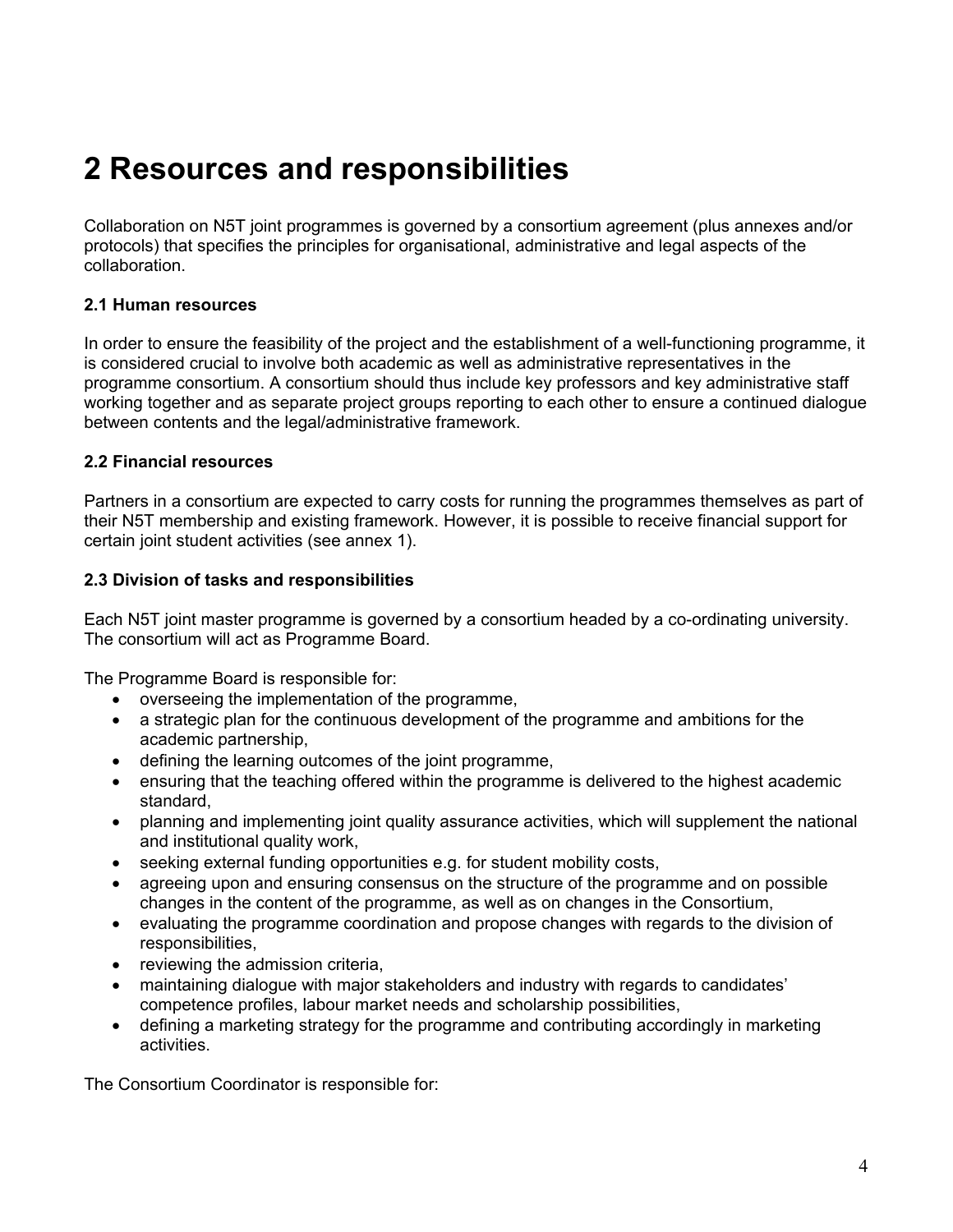- coordinating and managing the programme in collaboration with the partners, including the convening of Programme Board meetings,
- coordinating the student admissions, including organizing the annual admission meeting and ensuring joint admission procedure,
- management of external project funding,
- communication and reporting to the Consortium partners, N5T governing bodies and programme sponsors,
- updating and sharing a register of students, thesis supervisors and student statistics,
- updating the appendixes to this agreement and the corresponding information on the website,
- coordinating the agreed N5T quality assurance activities.

All Consortium members are responsible for:

- ensuring that the programme receives accreditation according to national standards, where applicable,
- organizing teaching according to the curriculum defined by the consortium,
- providing academic support, counselling and tutoring for all students,
- providing possibilities for students to attend courses in the national language on the same basis as other international students (if offered),
- appointing one academic and one administrative coordinator,
- sending appropriate academic and administrative representatives to the admission meetings,
- performing continuous evaluation of the Programme according to the institutional and Programme specific quality assurance procedures,
- providing updated lists of enrolled students to the Coordinator,
- ensuring that information on the programme webpages are correct.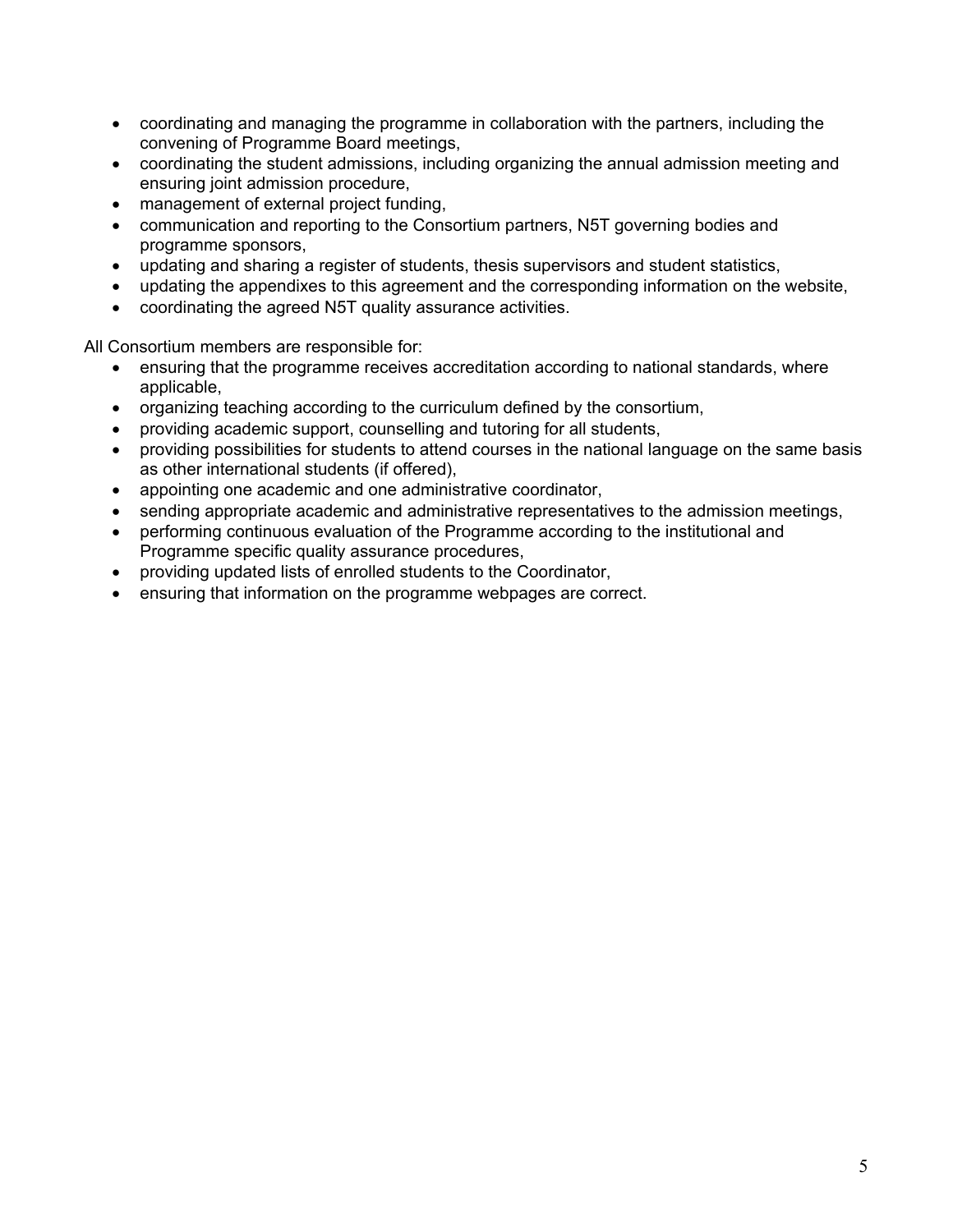# **3 Programme structure**

#### **3.1 Mobility tracks (1+1)**

The standard model applied within N5T for double degrees is a study structure where students spend one year in each of the two degree-awarding institutions. That is, 60 ECTS coursework in the first year/university 1 and 30 ECTS coursework + 30 ECTS Thesis work in the second year/university 2. Students will thus have to choose between combinations of institutions offering specified programme components. The model implies the possibility of having multiple entry institutions. In order to ensure integration of the programme components and learning progression, the programme must be structured with clear competence profiles and learning outcomes for each of the mobility tracks proposed at three levels: Course level (as specified in the course base of each institution), Programme level and Study track level.

#### **3.2 Exam regulations and re-sits**

Exams and re-sits take place according to local rules and procedures. There are local rules regarding the improvement of grades and complaints and such issues are settled according to local procedures. The consortium as such will not arrange any extra exams.

Re-sits can be organized remotely provided that it can be done within the rules and procedures of the "host" institution. The student must contact the "host" institution for eventual arrangement at least one month prior to the exam date. Expenses and travelling are covered by the student in case he or she has to travel back for the exam.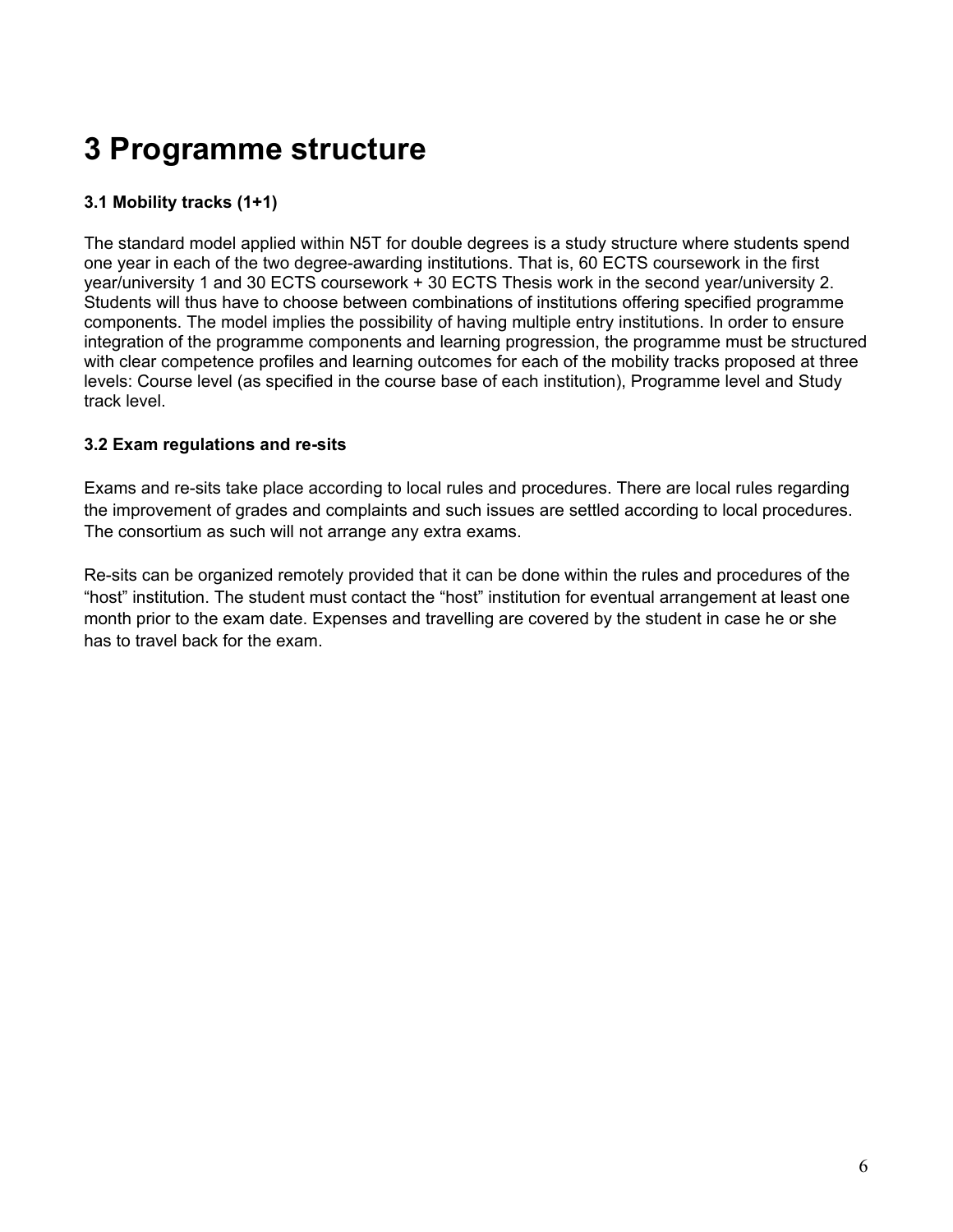# **4 Master's thesis**

Co-supervision of thesis work serves a two-fold purpose:

a) In order to issue a diploma, all five institutions require that thesis work is conducted with a supervisor from the two institutions in each case (one main supervisor and a co-supervisor).

b) Thesis work conducted with supervision from each of the two degree awarding institutions involved in the study track is a way to ensure integration of the programme components.

The aim is to issue one common grade for the thesis work. Co-supervision will be governed by a set of guidelines in order to provide supervisors and students with a clear framework (see annex 2 and 3).

#### **4.1 Institution specific requirements**

Each partner institution has specific requirements e.g. regarding thesis defence, supervisors and external examiner. These are rules that institutions cannot deviate from as they are set by national legislation. Institutions also have different traditions with regard to thesis work and assessment, e.g. regarding the theoretical level versus practical/empirical contents of the thesis work. A mapping of rules and procedures for thesis work at all N5T institutions is attached in annex 4.

When planning their studies, it is important that the students take compulsory elements into account such as specific exams that are required in order to graduate (e.g. "Maturity Test" at Aalto).

#### **4.2. Guidelines for the consortium**

The consortium should agree on how to proceed in order to achieve integrated procedures and agree on a thesis process for each study track/combination of supervision in order to avoid uncertainties e.g. regarding the assessment process and criteria.

#### **4.3 Students' guidelines**

For the students the following issues should be addressed clearly:

- who are the potential supervisors at each institution,
- who is the main supervisor.
- what are the roles of the supervisors and what can the student expect from them,
- agreement of the topic by the supervisors from each of the two degree awarding institutions,
- local rules of the two partner institutions concerning the thesis procedure,
- possibilities to conduct the thesis in industry,
- students' responsibilities regarding deadlines (i.e. joint deadline for submission of the thesis) and regular communication with the supervisor(s),
- presentation of the thesis according to local rules (see mapping in annex 4) and timing of the presentation which must be agreed with the two institutions concerned,
- the language of the thesis and defence (English),
- costs to be paid by the student (e.g. casing),
- compulsory elements that are required in order to graduate (e.g. "Maturity Test" at Aalto).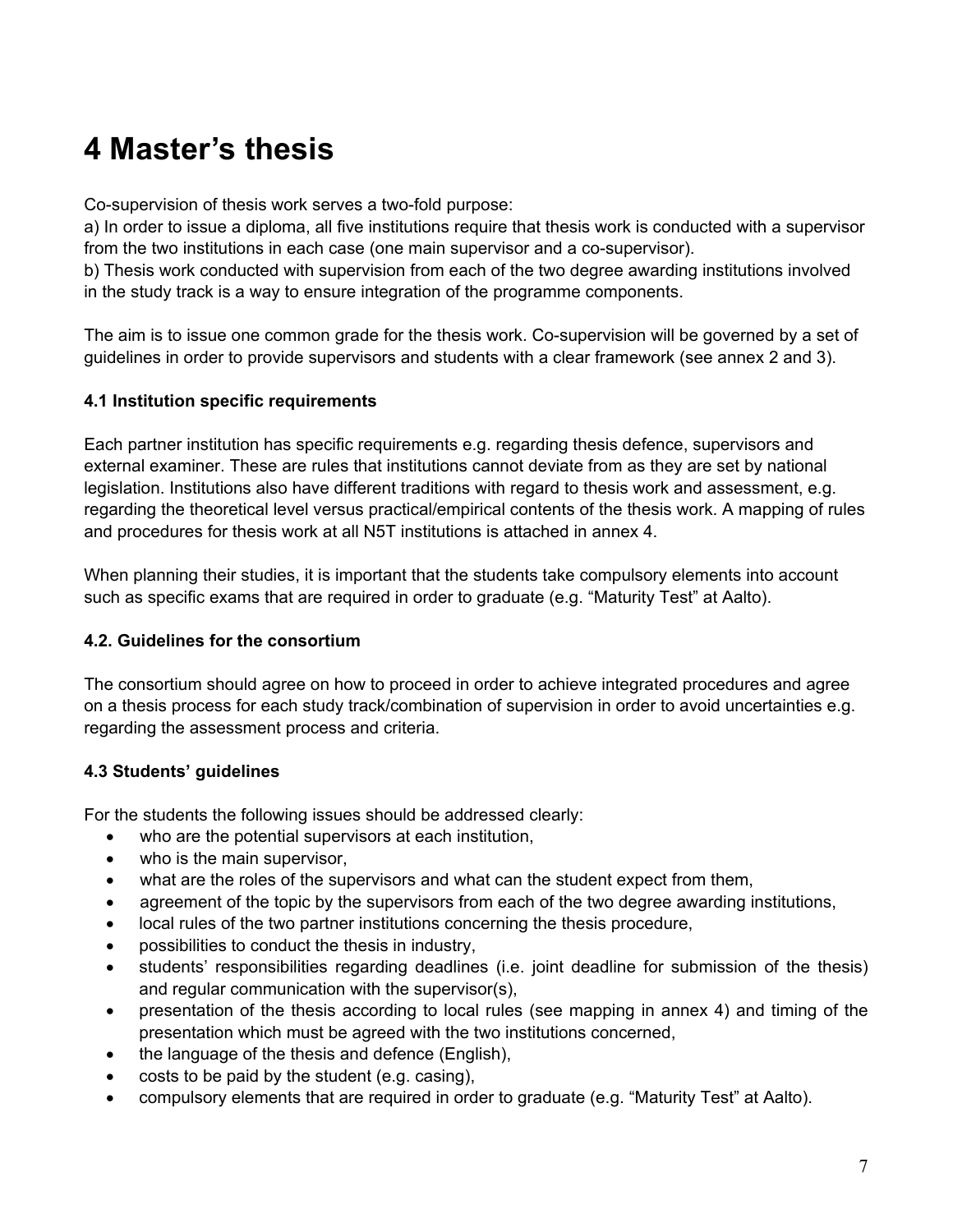Annex 2 features template guidelines for students on joint thesis procedures and annex 4 a mapping of rules and procedures at each instituion.

#### **4.4 Guidelines for co-supervision of thesis work**

The following issues should be discussed and agreed on between the involved supervisors and institutions:

- $\bullet$  timing of the thesis,
- topic of the thesis,
- language,
- supervision of the thesis (division of tasks between the supervisors, physical meetings, etc),
- thesis presentation/defence,
- assessment of the thesis,
- assessment time.

Annex 3 features template guidelines for supervisors on joint thesis procedures and annex 4 a mapping of rules and procedures at each institution.

#### **4.5 Thesis agreement template**

When initiating thesis work, a confirmation of thesis form must be filled in by the student in collaboration with his/her supervisor. The form must subsequently be sent to the programme coordinator.

Annex 5 contains a template thesis agreement form.

#### **4.6 Assessment of the thesis**

The consortium and the supervisors, in particular, should agree on the principles for the evaluation of the thesis in each case. The evaluation criteria differ between institutions and some institutions are required to use an external censor or require an oral thesis defence/presentation which again may affect the given mark (e.g. 15%). If an oral defence is compulsory at one institution, the supervisor or evaluator at the other institution must participate on this occasion. In cases where there is no requirement for a thesis presentation, a joint presentation must be organized with the participation of both supervisors. The grade will often be fixed at this occasion and the defence itself may affect the grade. Some institutions have strong restrictions on time limits for thesis assessment and it is recommended that the two institution supervisors agree on the maximum time for the evaluation.

The following scaling table shall be used for evaluation of thesis: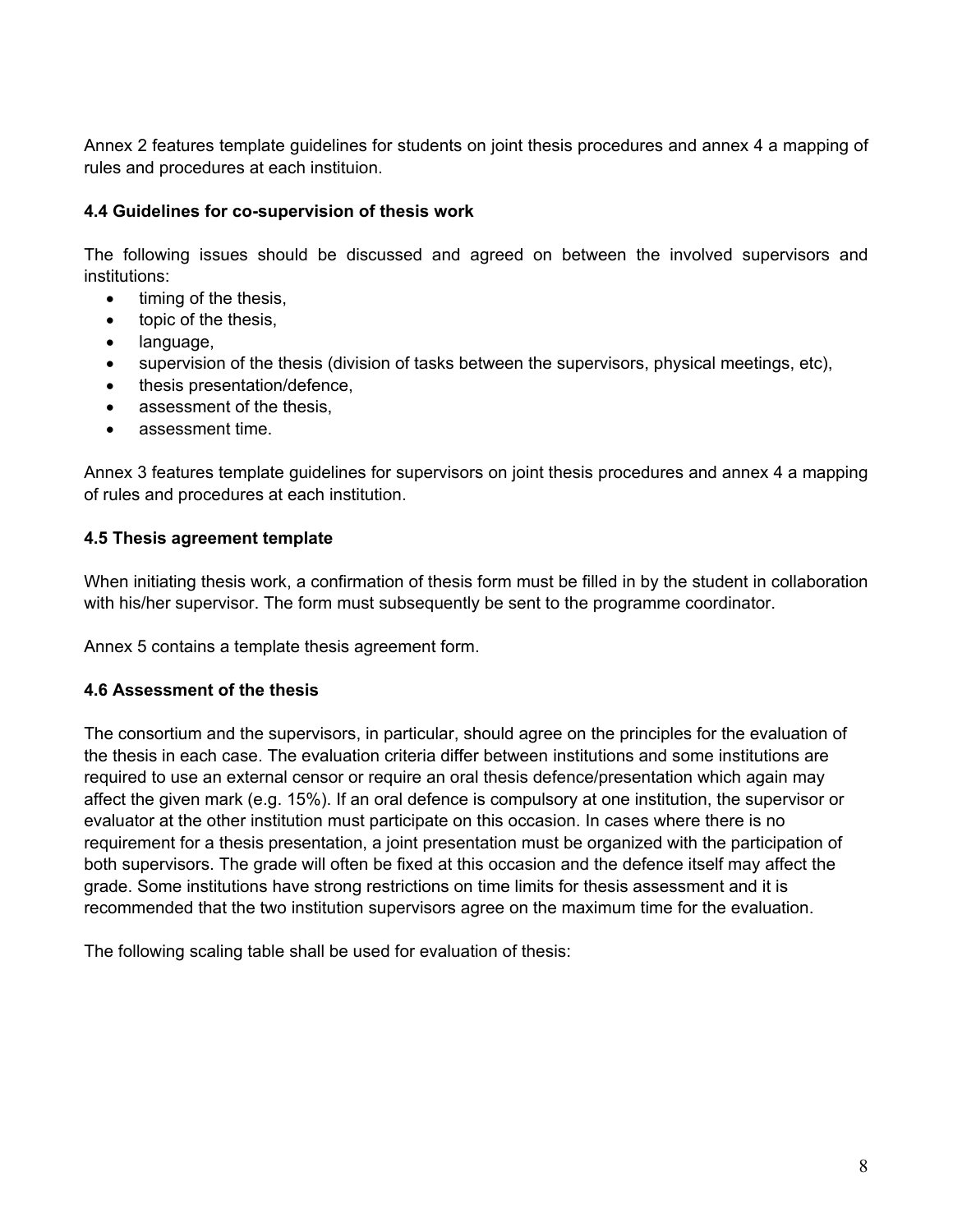| <b>ECTS Marks</b> | Aalto                  | <b>Chalmers</b> | <b>DTU</b>    | <b>KTH</b> | <b>NTNU</b> |
|-------------------|------------------------|-----------------|---------------|------------|-------------|
| А                 | 5 excellent            |                 | 12            | Pass       |             |
| B                 | 4 very good            | Pass            | 10            |            |             |
| C                 | 3 good                 |                 |               | or         |             |
| D                 | 2 very<br>satisfactory | or<br>Fail      |               | Fail       |             |
| E                 | satisfactory           |                 | 02 (passable) |            |             |
| Fx/F              | 0 failed               | only            | 00 (Fx) or    | only       | Fx/F        |
|                   |                        |                 | -3 (F)        |            |             |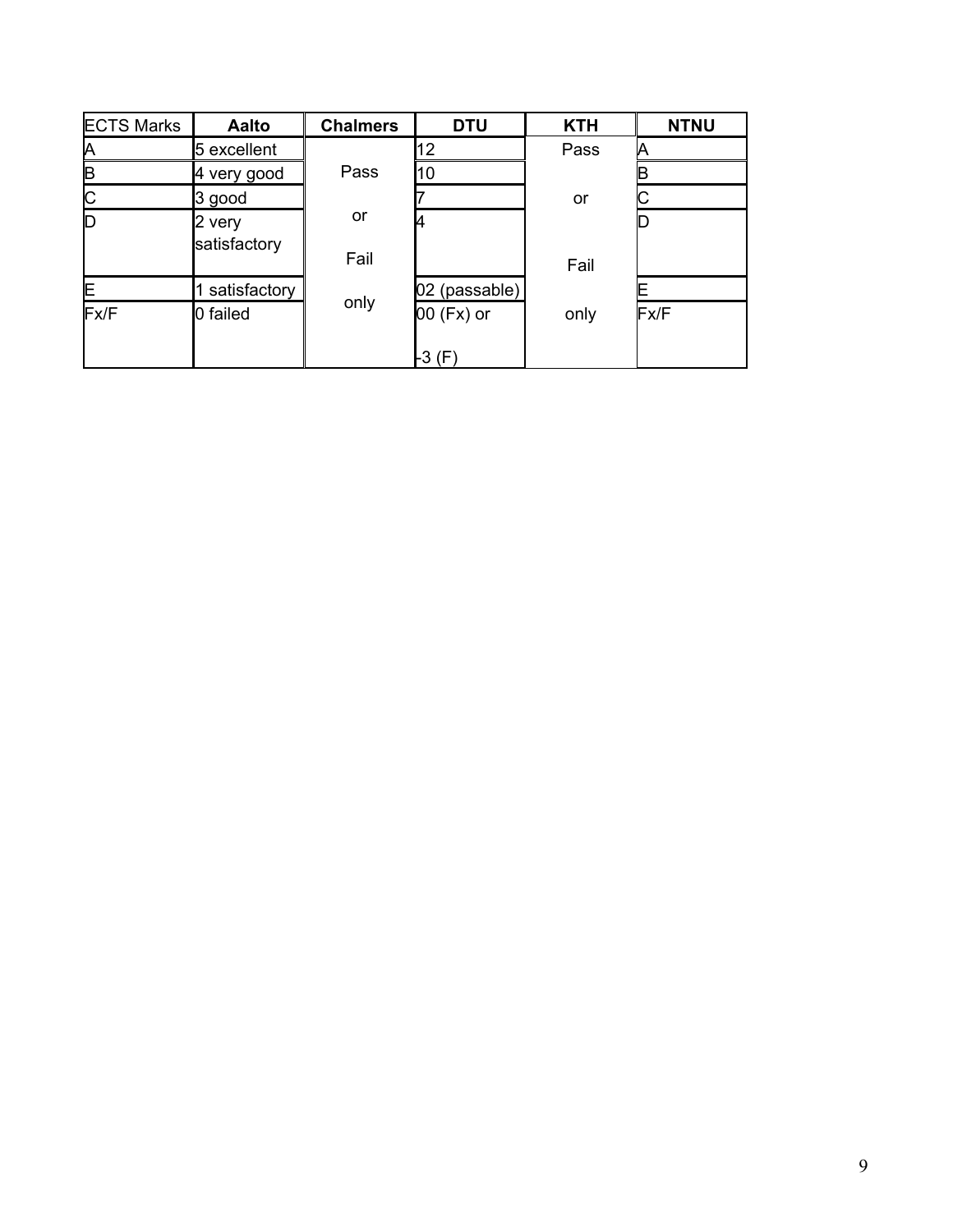# **5 Student Admission**

All students are registered as degree-seeking students at the institution where they commence their studies. For the second year, students are *also* registered as degree-seeking students at the second institution offering their chosen study track. Students enrolled in the program will be subject to the regulations and procedures of the institution at which they follow courses and sit for examinations in a given semester. They shall enjoy the same rights and privileges granted to the students of the host institution and will hence be provided with the same academic resources and support services that are available to all students at that institution.

#### **5.1 Admission procedure**

Admission is handled as a joint effort by all universities in the consortium according to joint admission criteria with students applying to the lead university, and one common deadline is preferred.

Furthermore, the admission procedures take the following aspects into consideration:

- Selection criteria
- Selection methods (application form, recommendations, statements of purpose)
- Joint application and selection materials
- Organization of the application and selection process (incl. agreement on and coordination of the timetables of partner institutions.
- Joint assessment of applicants
- Intake quota for each institution

Complaints concerning the admission procedure should be addressed to the institution in charge of the application process.

All applications are academically evaluated by the consortium partner universities. For candidates fulfilling the requirements, a ranking of students is done on the basis of the student's academic achievements. Admission is based on a joint decision by the programme board.

#### **5.2 English language requirements**

The rectors have approved that the N5T consortia will apply the highest minimum language test scores and have thus agreed on specific test and score-levels which have been approved by all five institutions within the framework of the N5T working group on joint N5T master programmes. They meet the highest minimum standards of the five institutions and can thus be applied by all partners (see annex 6).

#### **5.3 Application process**

Applicants apply through the local application portals with a subsequent joint academic evaluation process taking place. The process consists of the following steps:

The applicants apply to their start university using the local admission system.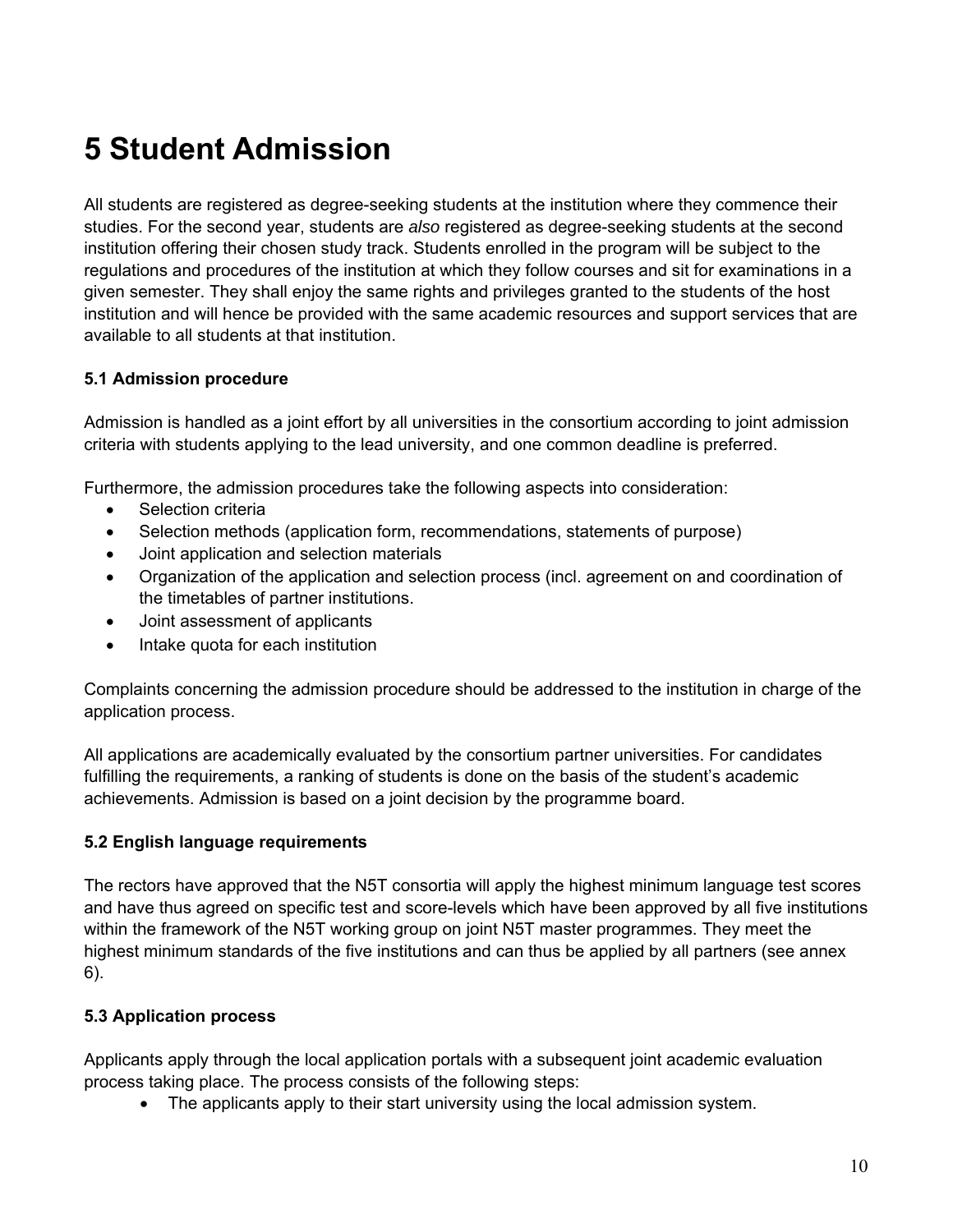- Pre-screening by local admin staff using common pre-screening criteria
- Local academic staff screens applications and shortlist eligible candidates.
- The Consortium Admission Committee meets and reviews all shortlisted candidates.
- Admission/rejection letters sent out by local admission officer.

#### **5.4 Institution specific procedures**

It is possible to apply institution-specific requirements regarding e.g. documentation or required type of bachelor degree in cases where these additional requirements do not conflict with the overall requirements and exemptions agreed on by the consortium.

#### **5.5 Student Services**

Joint programmes must offer a coordinated service to students in order for them to gain the experience of a coherent programme with a smooth transition from one institution to the next. A separate student handbook has been developed where these issues are clarified. University-specific information can be found on the website of each university.

#### **5.6 Academic supervision**

In order to ensure that the programme is coherent for the individual student, all students must prepare a study plan as part of their application (in the motivation letter) indicating which study track the student aims to pursue and which university the student will attend in the second year. Upon enrolment, the programme coordinator will assign two academic contact persons to each student, one from each of the two degree awarding institutions.

#### **5.7 Administrative procedures to facilitate mobility**

#### **5.7.1 Transfer from University 1 to University 2**

Students are contacted during their 2<sup>nd</sup> semester by members of the Joint Master Programme Working Group with information on the transfer process from university 1 to university 2. This transfer is done in coordination with programme coordinators from university 1 and university 2. The transfer process should begin in a timely manner that does not put the student in a disadvantage to regular master students, i.e. applying for accommodation, register for courses etc.

#### **5.7.2 Credit transfer**

#### *Credit transfer from university 1 to university 2*

University 2 enrols the students and requests grade transcripts from university 1. Each institution must specify the unit responsible for carrying out the credit transfer. See annex 7 for credit system, grading scale and conversion table.

#### *Credit transfer from university 2 to university 1, including graduation:*

The programme coordinator is in charge of keeping track of students' thesis work and their graduation status. The local coordinators will be in charge of coordinating this process and inform the relevant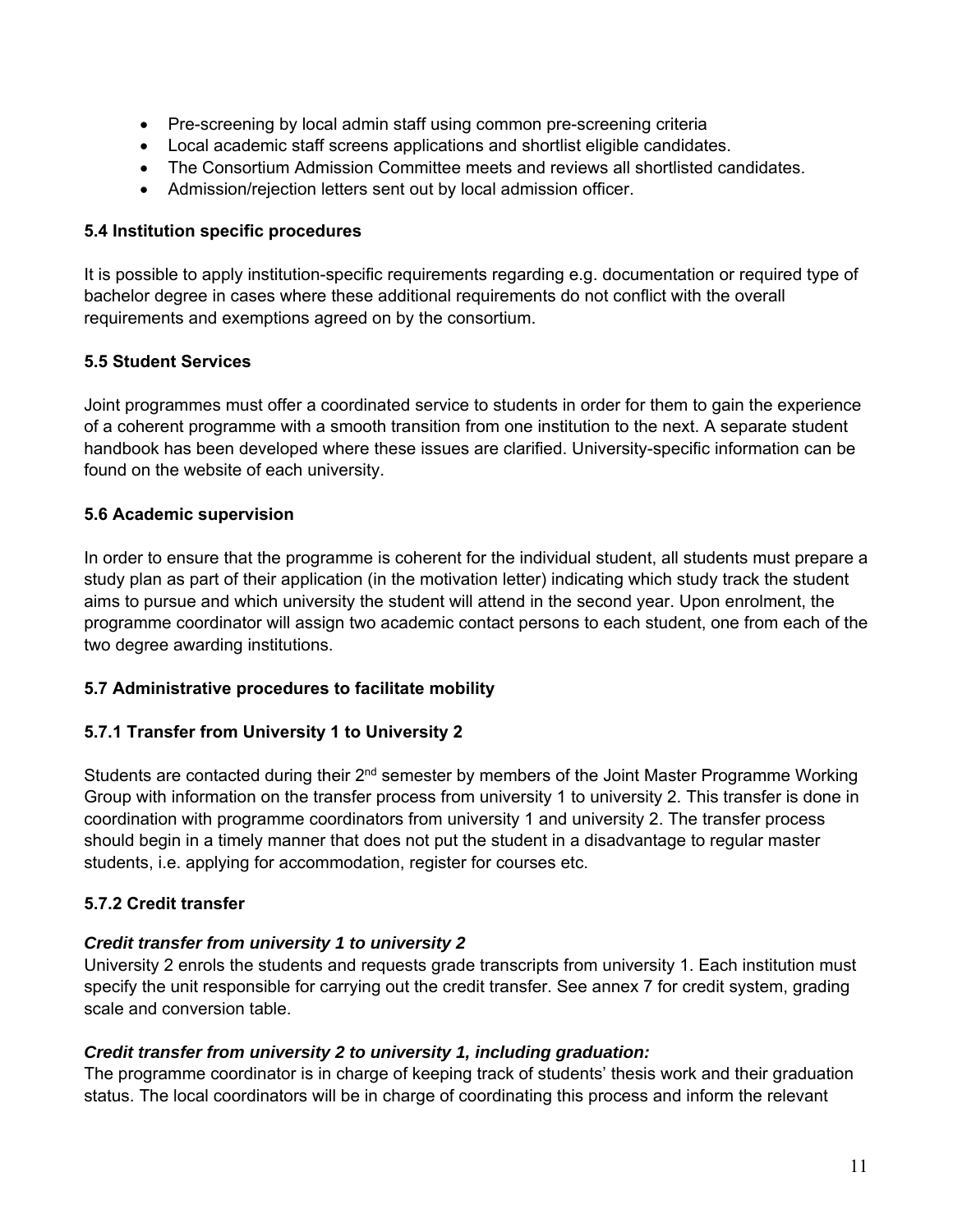administrative units that the student is ready to graduate and that credits must be transferred from university 2 to university 1. See annex 7 for credit system, grading scale and conversion table.

#### **5.7.3 Tuition fees**

Aalto, Chalmers, DTU and KTH charge tuition fees to non-EU students. The two institutions involved in the students study track both have to register the student as a full degree student during the second year of studies in order to be able to issue a double degree. Thus the student is double registered, although he/she is physically located in only one institution. The institutions involved will have to ensure that the student is not charged double tuition fees. Institution-specific rules regarding tuition fees can be found in annex 8.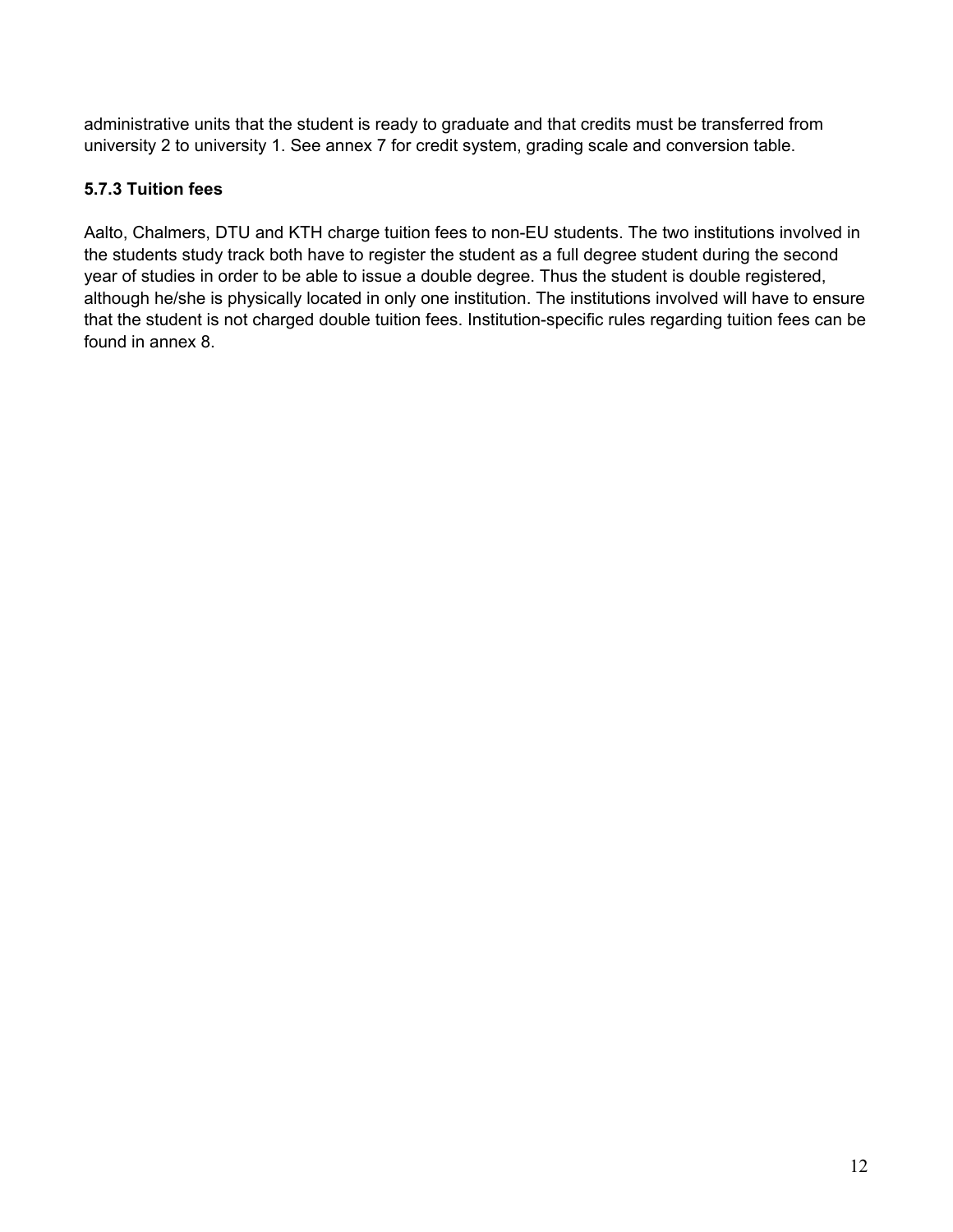# **6 Degree**

All consortium partners are recognized degree awarding institutions and a student graduating from an N5T joint master programme will receive two MSc degrees (from University 1 and University 2 respectively) including diploma supplements and an insert (see annex 9).

The Diploma Supplement follows the model developed by the European Commission, Council of Europe and UNESCO/CEPES. Programme details and individual grades are described in the degree certificate or the official transcript. The student handbook explains the different procedures on how to obtain the diploma from the 5 universities.

#### **6.1 Diploma Supplement**

All institutions issue the Diploma Supplement with an additional explanatory text:

#### *Text example:*

The Nordic Master programme is a joint programme organised within the framework of the Nordic Five Tech university alliance: Aalto University, Finland, Chalmers University of Technology, (Chalmers Tekniska Högskola) Sweden, The Royal Institute of technology (KTH), Sweden, the Norweigan University of Science and Technology (NTNU), Norway and the Technical University of Denmark (DTU), Denmark. Upon completion, the students are awarded two officially recognised Master of Science degrees: one from each university where they studied (double degree).

#### **6.2 Insert**

A N5T insert for the diploma has been developed. The insert is to be issued by both institutions involved in the study track of the student (see annex 10).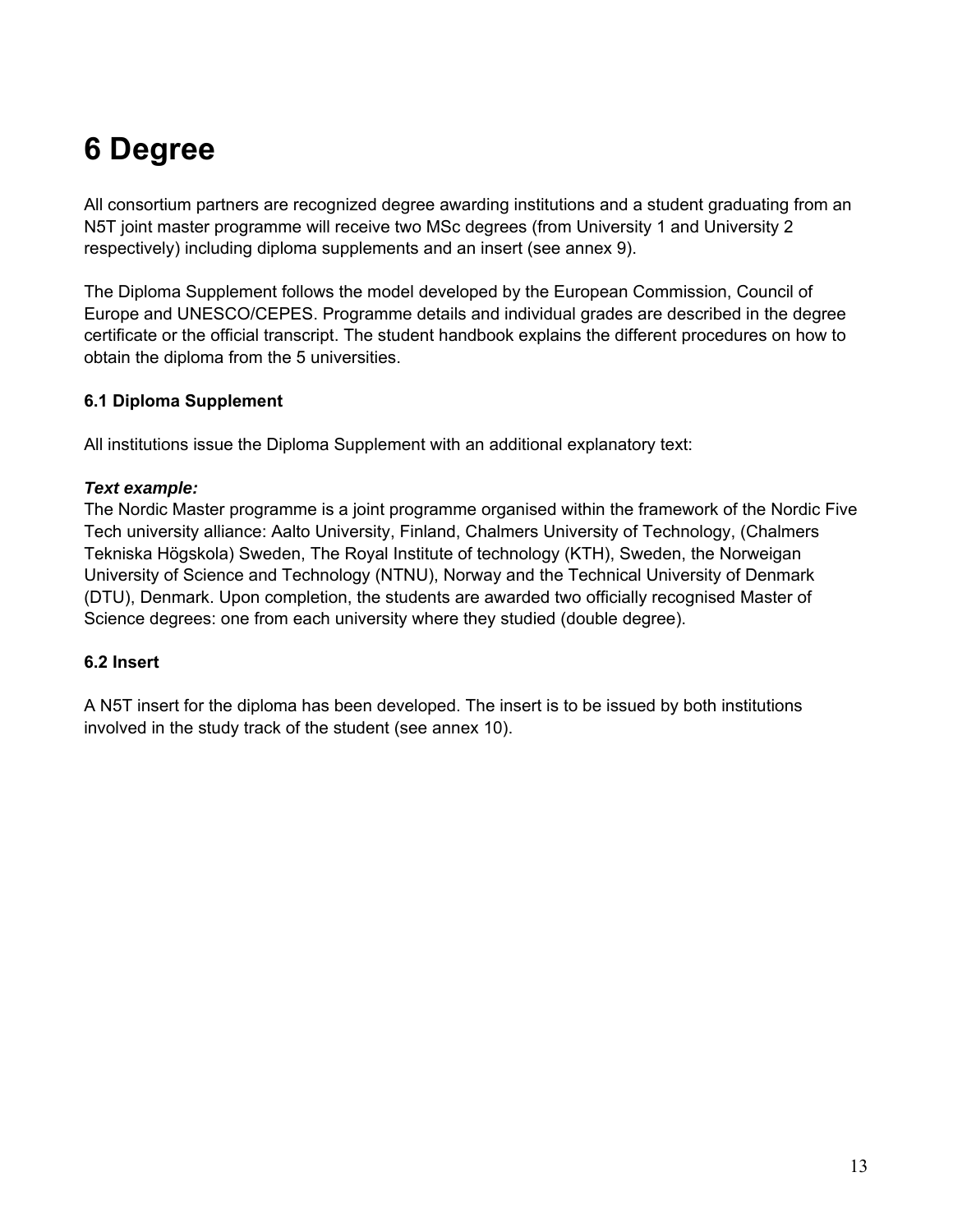# **7 Marketing of the Programmes**

Internal and external marketing of the N5T Joint master's programmes is a joint and ongoing effort. The Working Group for Communication has produced a Nordic Five Tech communication plan which outlines the main goals, target groups and focus areas for existing and future communication efforts in the alliance. The marketing of the joint master's programmes is based on a number of crosscutting joint communication efforts as well as the inclusion of the N5T Joint master's programmes in the recruitment and marketing efforts of each partner university. To underpin the N5T communication plan, a multiannual communication task overview is produced. The overview lists both local and joint marketing and recruitment efforts for the coming years.

#### **7.1 Websites**

The Working Group for Communication has created guidelines for websites related to the Nordic Five Tech Joint master's programmes. The guidelines describe suggestions for headlines, content and best practice. The websites related to the N5T Joint master's programmes are divided into two types: A main programme page which the coordinating university is responsible for and local university page which describes the Joint master's programme in a short version plus links to the main page for more details.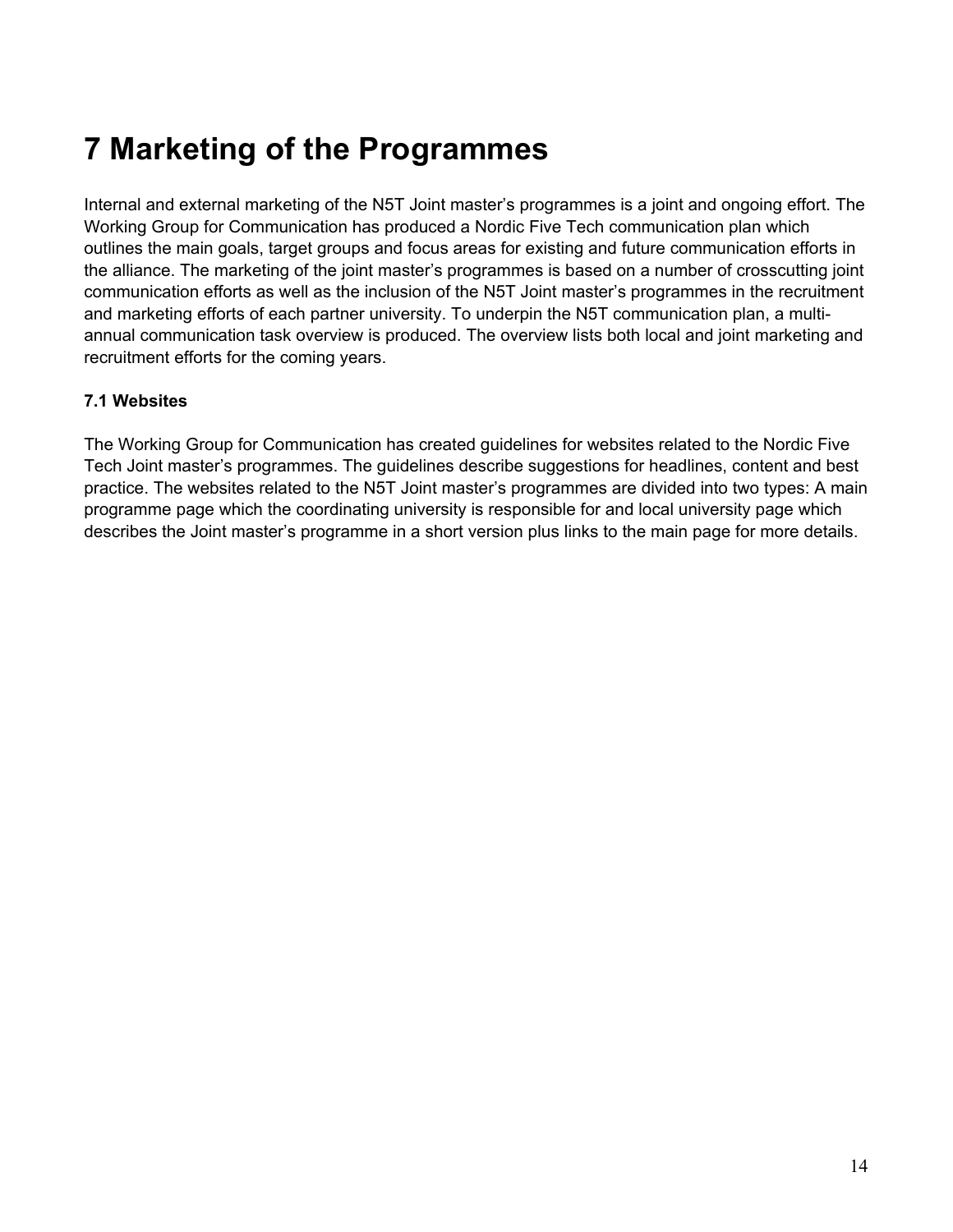# **8 Quality Assurance, monitoring and evaluation**

Quality assurance is based both on the ongoing national and university level practices and policies as well as on specific quality assurance activities agreed upon and implemented by the N5T Programme Board. Particular emphasis is given to joint elements and progression towards the learning outcomes of the joint programme.

#### **8.1 Programme level**

Programme specific quality assurance instruments include:

- annual programme reviews conducted by the programme board with input from student and graduate surveys,
- a more comprehensive review one year before expiration of the contract period.

The consortium partners could develop joint feedback forms for students e.g. semester evaluations and global programme evaluations addressing issues like transfer/mobility between institutions, learning progression and programme integration.

The quality assurance activities, results and actions are documented for university quality assurance purposes and reported to the N5T Committee.

#### **8.2 Institution level**

All N5T universities have internal quality assurance mechanisms (see annex 11). It is important that the joint programme strives to profit from these mechanisms. It is recommended to elaborate a reporting procedure at the end of each semester, where each university representative gathers course evaluations and specify issues of relevance for the joint programme and actions taken/planned for.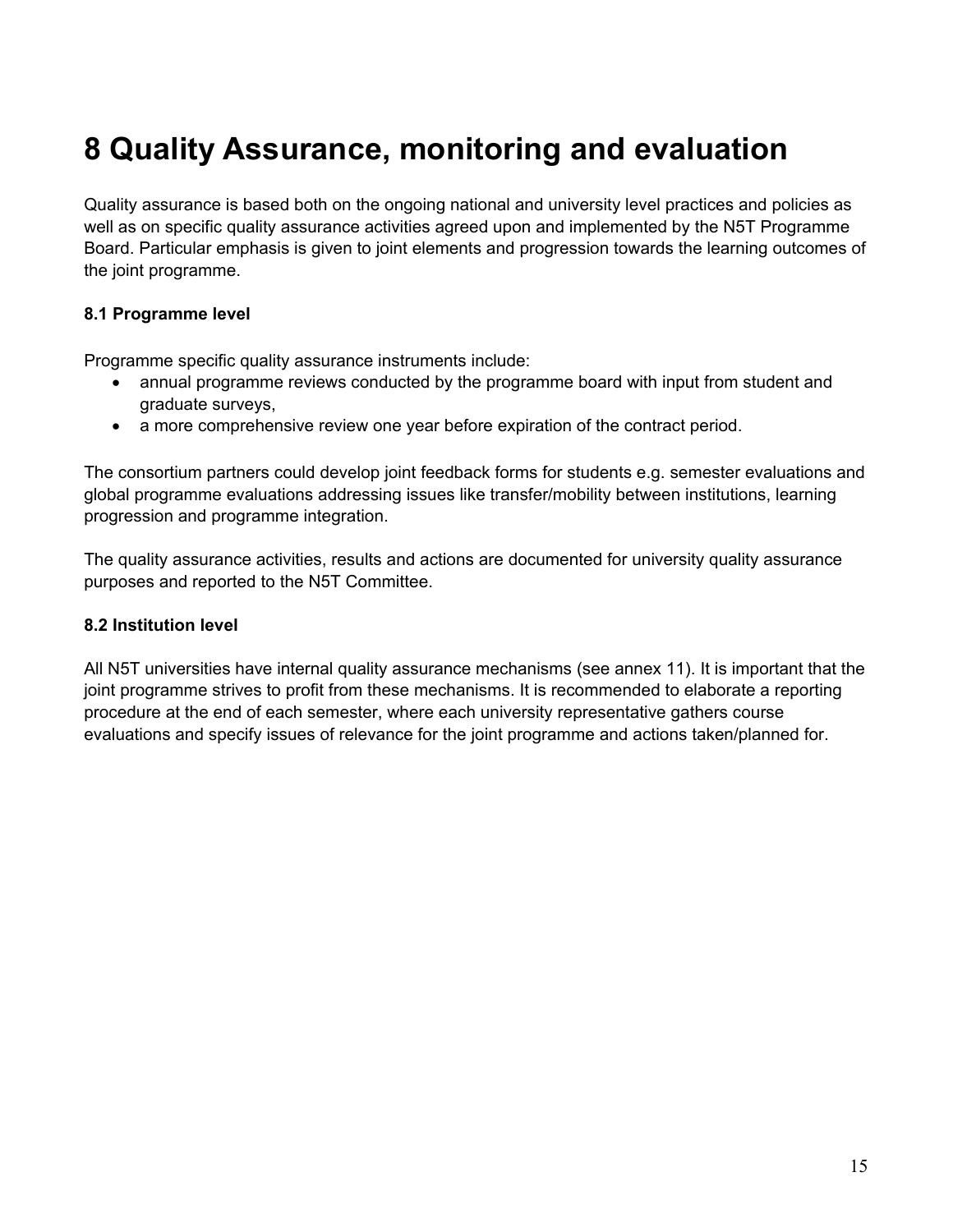# **9 Programme implementation**

#### **9.1 Consortium Agreement**

Collaboration on N5T joint programmes are governed by a consortium agreement that specifies the principles for organisational, administrative and legal aspects of the collaboration. The Consortium Agreement is supplemented with annexes and protocols specifying common procedures in further detail and must be signed before the first student intake.

#### **9.2 Establishment or renewal of programmes**

Decisions on the establishment or renewal of joint N5T programmes are taken by the N5T Rectors.

#### **9.3 Joint admission criteria**

It is important to have consensus on the admission criteria in order to be able to communicate them clearly to prospective students and for assessing applications, where unforeseen differences between assessment criteria in the five institutions may surface with a risk to complicate the admission process unnecessarily.

When agreeing on joint admission criteria it is N5T policy to settle on the highest minimum standards.

Requirements include:

- General and specific criteria for eligibility (required prior education, language skills, work or work placement experience) and any other possible requirements,
- The fields in which qualifications conforming to the level of a university Bachelor's degree should have been completed in order to be deemed eligible,
- National statutes and institutional admission criteria must also be complied with in terms of student selection.

As a rule, it will be important to formulate more detailed requirements regarding prerequisites in e.g. mathematics and statistics. Examples of more detailed requirements are provided with the Nordic Master in Maritime Engineering as an example:

- A BSc degree corresponding to a minimum 180 ECTS credits in the following fields: (there might be discrepancies between institutions in this regard)
- Applicants that are enrolled in an integrated five year degree with no bachelor level…..
- A BEng in ….Engineering is accepted for start at… (there might be discrepancies between institutions in this regard)
- Applicants with a BEng in …, or a BSc or BEng in ,………. will be considered on an individual basis.
- The applicant's qualifications must include a strong working knowledge of mathematics and …. and applicants must document that they have fulfilled the following minimum requirements: *Example* of more detailed requirements from the Nordic Master in Maritime Engineering: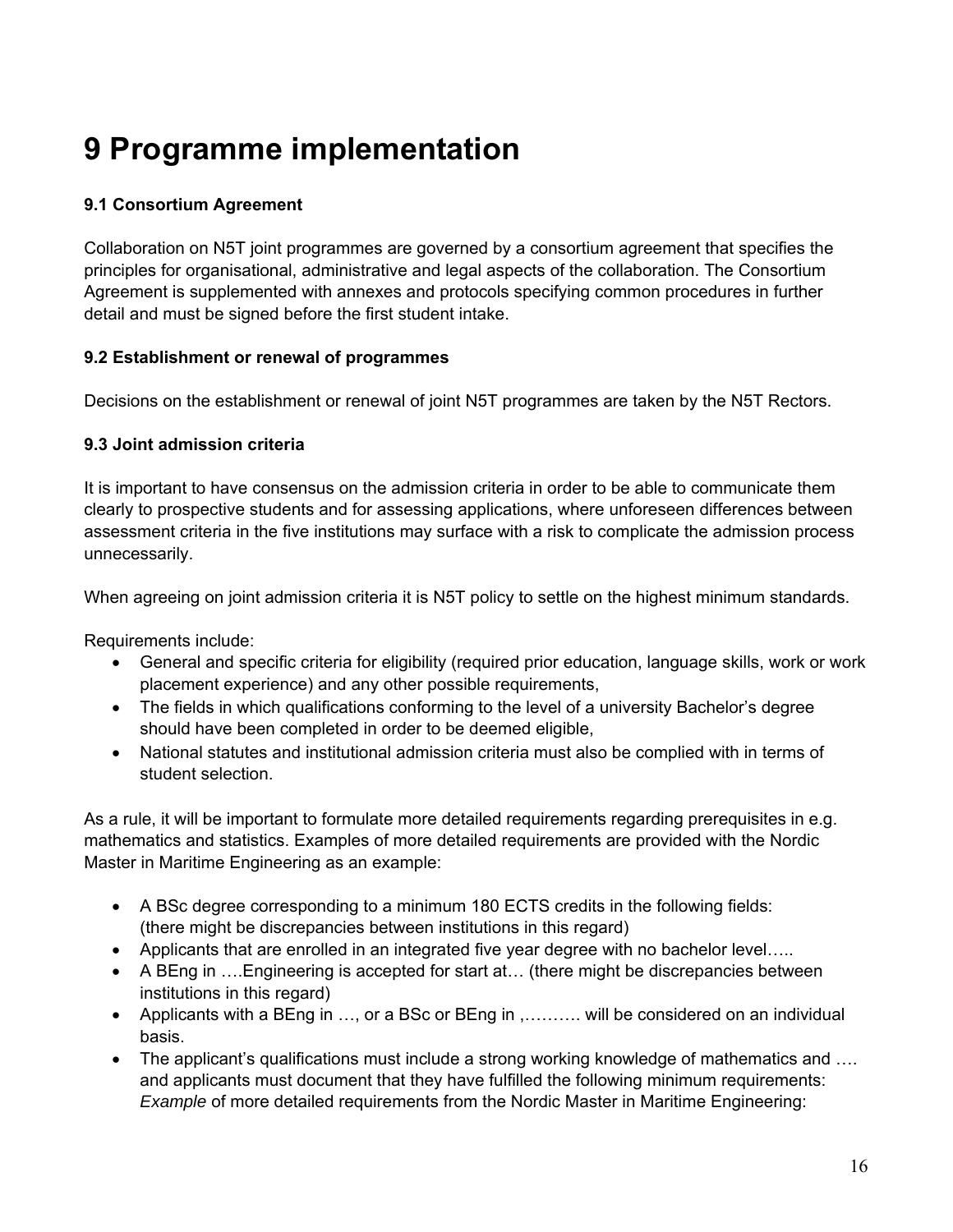- Mathematics: 25 ECTS including linear algebra, calculus and differential equations.

- Statistics and probability theory: 5 ECTS. Students without this qualification must be prepared to complete their curriculum during the first year.

- Statics, mechanical vibrations, and strength of materials: 10-15 ECTS
- Fluid mechanics: min. 5 ECTS

Moreover, the applicant must have sufficient qualifications within numerical methods and elementary programming using e.g. MATLAB or a similar programming language.

 Applicants with a Polytechnic (FI), Högskoleingenör (SE) and Diplomingeniør (DK) degree may be expected to do extra course work to qualify for the programme.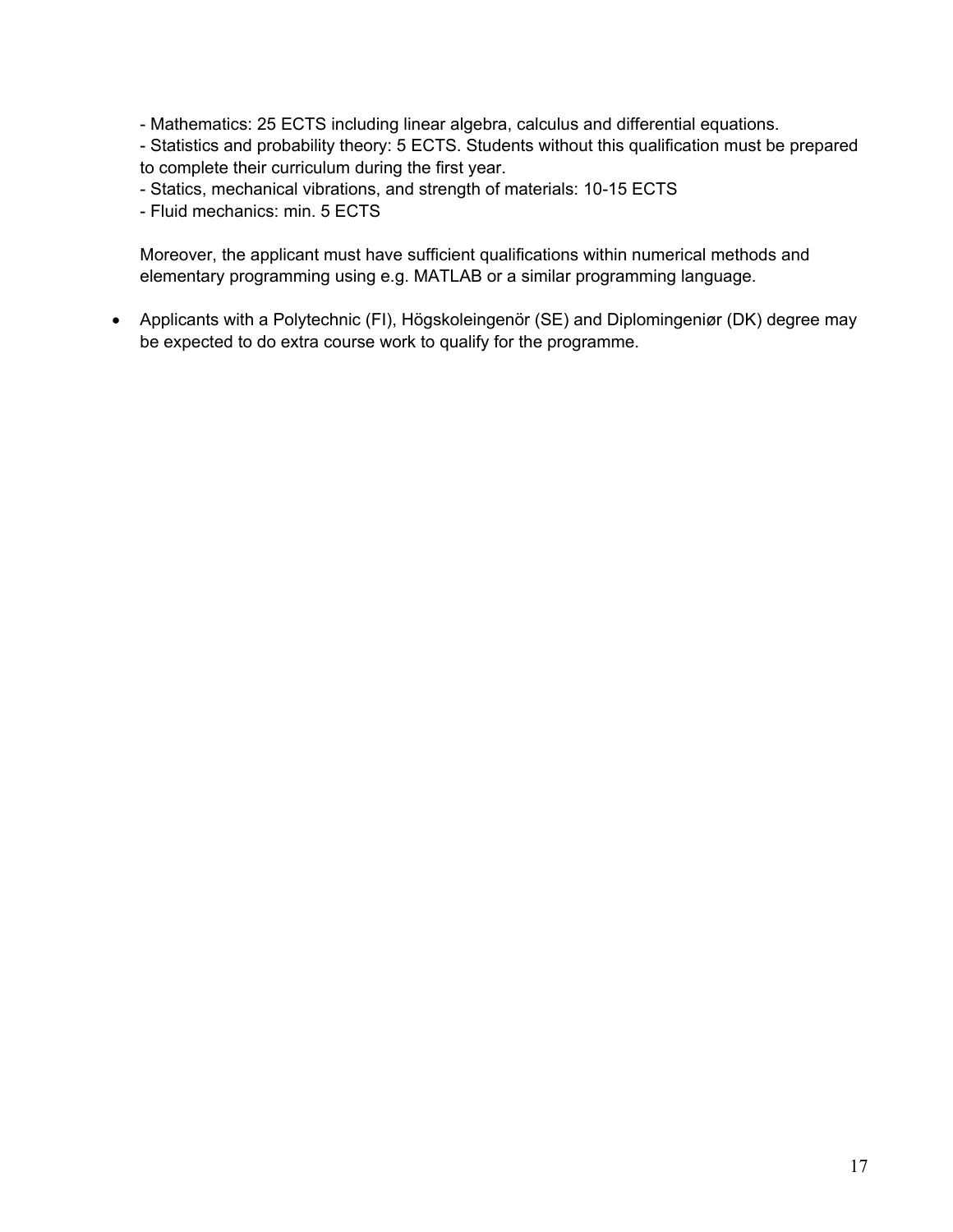*.* 

# **N5T JMP Joint Student Activity. Rotation plan adopted by the N5T Committee 2 December 2016**

The N5T JMPs are encouraged to organize joint student activities. Institutional support for the funding of such activities was endorsed by the N5T Rectors in June 2016 with the objective to strengthen student satisfaction and attachment to the N5T programme and stimulate contact between the departments involved. Operational guidelines:

- To facilitate planning and budgeting, the responsibility to host the joint student activity shall rotate between the consortium universities according to a long-term plan adopted by the N5T Committee.
- The host university shall cover the direct expenses of up to 10 000 Euros depending on the number of students participating. Host university funding is limited to student activities (such as a joint welcome programme, winter/summer school, grand exercise/research workshop for students) and the reimbursement of direct costs relating to student travel, local accommodation, meals and excursions. It is recommended that the host university purchase the students' tickets in order to reduce transactions between institutions and the students' need of a travel advance.
- The budget of the joint activity shall be approved by the N5T Committee member of the host university (or the university unit who is given the responsibility for the institutional funding), and may only exceed the sum stipulated by the Rectors provided it is the most realistic low-cost budget given the number of students participating.

| Academic<br>year<br>(Budget<br>year) | 2012-<br>13   | 2013-14             | 2014-15             | 2015-16               | 2016-17               | 2017-18             | 2018-19             | 2019-20               | 2020-21               | 2021-22               | 2022-23            |
|--------------------------------------|---------------|---------------------|---------------------|-----------------------|-----------------------|---------------------|---------------------|-----------------------|-----------------------|-----------------------|--------------------|
| <b>ISEE winter</b><br>school         |               | <b>NTNU</b><br>2014 | <b>NTNU</b><br>2015 | Aalto<br>2016         | Chal-<br>mers<br>2017 | <b>KTH</b><br>2018  | <b>DTU</b><br>2019  | <b>NTNU</b><br>2020   | Aalto<br>2021         | Chal-<br>mers<br>2022 | <b>KTH</b><br>2023 |
| <b>NMME</b><br>welcome<br>weekend    | Aalto<br>2012 | <b>DTU</b><br>2013  | <b>KTH</b><br>2014  | Chal-<br>mers<br>2015 | <b>NTNU</b><br>2016   | <b>DTU</b><br>2017  | Aalto<br>2018       | <b>KTH</b><br>2019    | Chal-<br>mers<br>2020 | <b>NTNU</b><br>2021   |                    |
| N5PolTech<br>get-together<br>weekend |               |                     |                     |                       | <b>NTNU</b><br>2016   | <b>DTU</b><br>2017  | <b>KTH</b><br>2018  | Aalto<br>2019         |                       |                       |                    |
| Enviro5Tech                          |               |                     |                     |                       |                       | <b>KTH</b><br>2017  | <b>NTNU</b><br>2018 | Chal-<br>mers<br>2019 | Aalto<br>2020         | <b>DTU</b><br>2021    |                    |
| Cold Climate<br>Engineering          |               |                     |                     |                       |                       | <b>NTNU</b><br>2017 | Aalto<br>2018       | <b>DTU</b><br>2019    | <b>NTNU</b><br>2020   |                       |                    |

#### **Rotation plan for hosting the JMPs joint student activities within the agreed consortium periods:**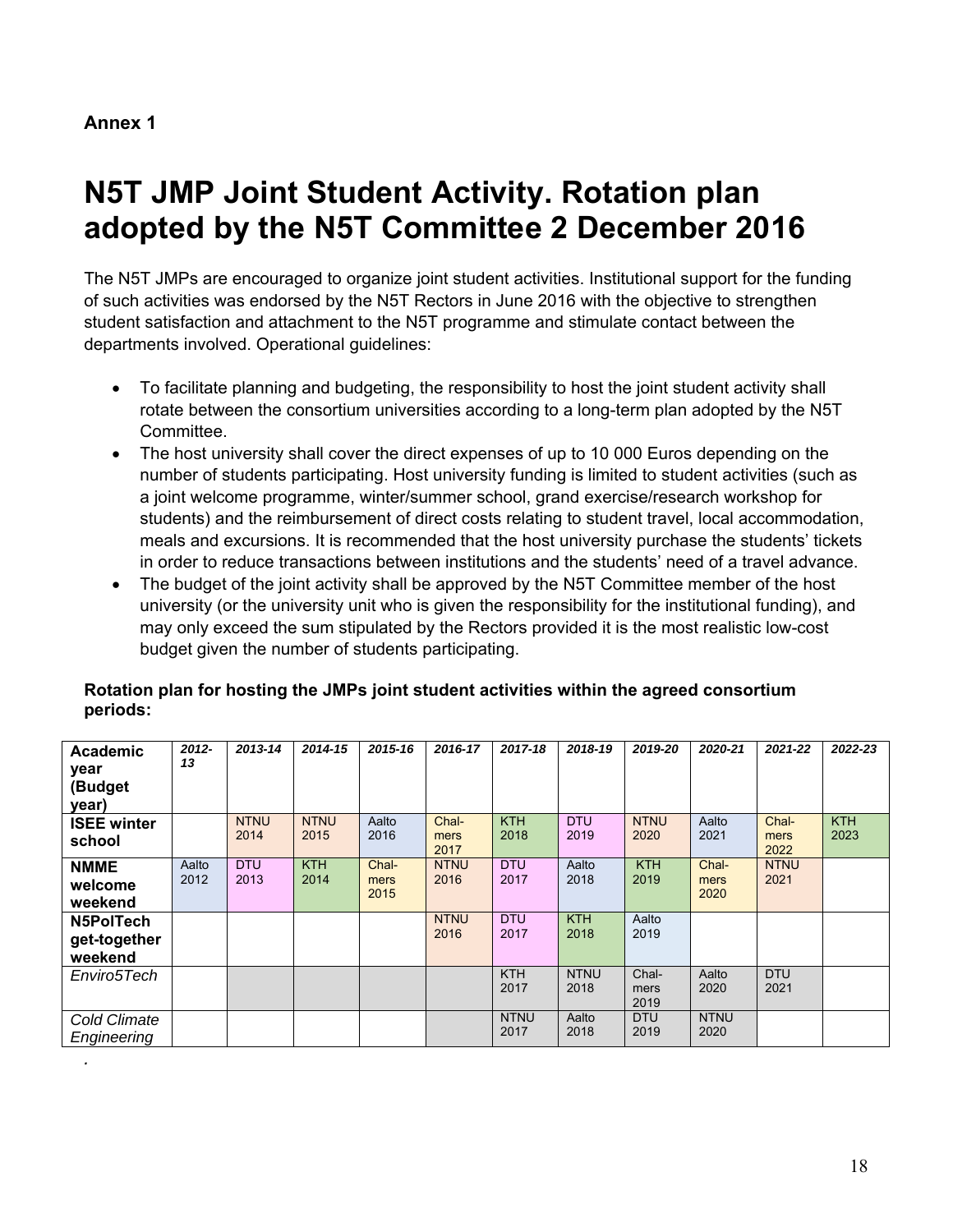# **Template guidelines for students in N5T Master Programmes on joint thesis procedures**

Adopted from the Erasmus Mundus programme, NordSecMob

The following procedures are recommended for students doing a joint thesis as part of a N5T Master Programme. The thesis is done under joint supervision by University 1 and University 2. The topic must be agreed upon by the supervisors of University 1 and 2.

#### 1) **Thesis agreement**

By November in your second study year, you should contact one professor from each of the two universities in your study track, in order to discuss the thesis procedure, timing, topic and methods to be applied. You are advised to fill in a joint thesis agreement<sup>1</sup> to be signed by both supervisors and sent to the N5T programme co-ordinator. By signing the thesis agreement form, you make sure that the supervisors are aware of the N5T programme specific features and agree to follow the recommendations given by the consortium regarding the joint supervision.

The thesis agreement addresses the following aspects, which you must discuss and agree on in collaboration with your supervisors:

#### *a) Topic and method(s) applied*

The topic and the method(s) applied must be agreed upon by both University 1 (first year of study) and University 2 (second year of study) professors as well as the Programme Board. The thesis can be done in industry (for ex. in a company), if both supervisors/universities agree on that.

#### *b) Roles*

In the thesis agreement, you must indicate the contact data for the two supervisors involved in the thesis project, including their roles (who is the main supervisor). As a rule, a professor of the University 2 is the main supervisor, but upon agreement, a professor of the University 1 may become the main supervisor.

It is important that you discuss your expectations to the supervision process with your supervisors and agree on reporting procedures and a meeting schedule.

#### *c) Timing*

 $\overline{a}$ 

You must find out the local rules of two partner universities concerning the thesis procedure and respect the deadlines given by University 1 and 2 and inform your supervisors informed about these aspects.

<sup>&</sup>lt;sup>1</sup> See template in Annex 6 in the N5T Handbook on Joint Master Programmes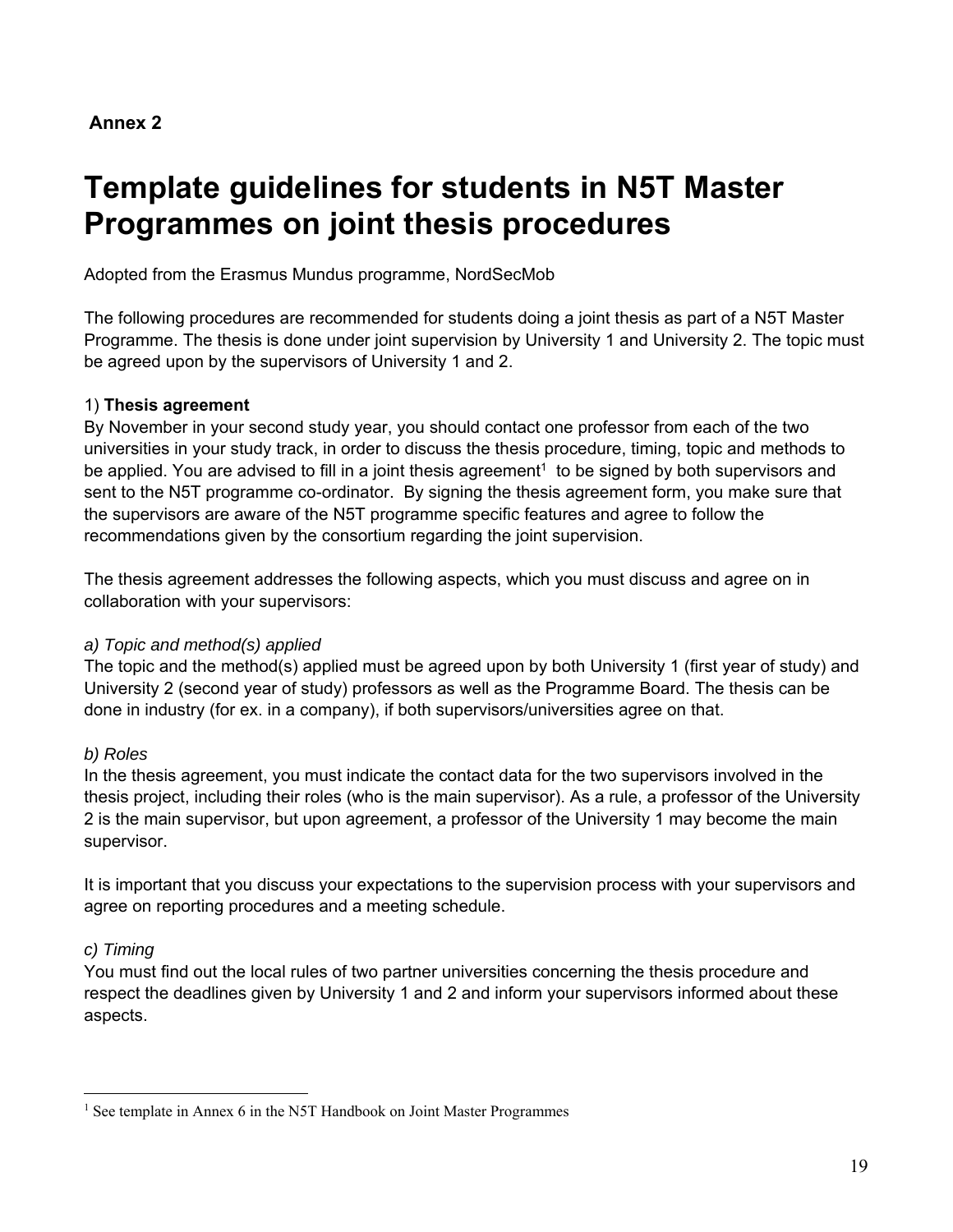Based on this information, you and your supervisors agree on a timeline for the thesis, including major milestones and deadline for submission. The thesis work should be started in January-February at the latest (second study year) and you should submit it for assessment at the end of June/July at the latest but always following the local rules of the two universities.

It is your responsibility to make sure that all parties are aware of the given deadlines and to communicate regularly with the supervisors.

#### 2) **Presentation of thesis**

Presentation of the thesis must be done according to the rules of each partner university:

#### *Presentation of thesis*

Presentation of thesis must be done according to the rules of each partner university:

- Aalto: presentation of the thesis must be done either at Aalto or at partner university
- Chalmers: presentation of the thesis must be done either at Chalmers or at partner university
- DTU: a thesis defence is required and counts towards the final grade
- KTH: presentation of the thesis must be done either at KTH or at partner university
- NTNU: no presentation required

You must agree with supervisors on the timing of the presentation, but it should take place in June or August at the latest. Both supervisors must participate to this event. In cases where it is not required to do a thesis presentation, a joint presentation must be organised with the participation of both supervisors.

#### **3) Steps for the students**

a) Before initiating the thesis process you must make sure that you have completed all your remaining courses by the end of February (second study year). If you have remaining courses, you must get in contact with the local programme coordinator regarding the missing courses and submit an updated study plan to both the programme coordinator and the local coordinator on how you intend to complete the missing courses and when (course code and name, date of re-exam etc.)

#### b) Fill in a thesis agreement form

The form will be distributed to all students by the programme coordinator in November (semester 3) and must be returned to the supervisors and the programme coordinator by the end of February the subsequent year (semester 4).

#### c) Progress report:

By mid-March, you must submit an interim report on the progress of your thesis work to both of your supervisors (University 1 and University 2).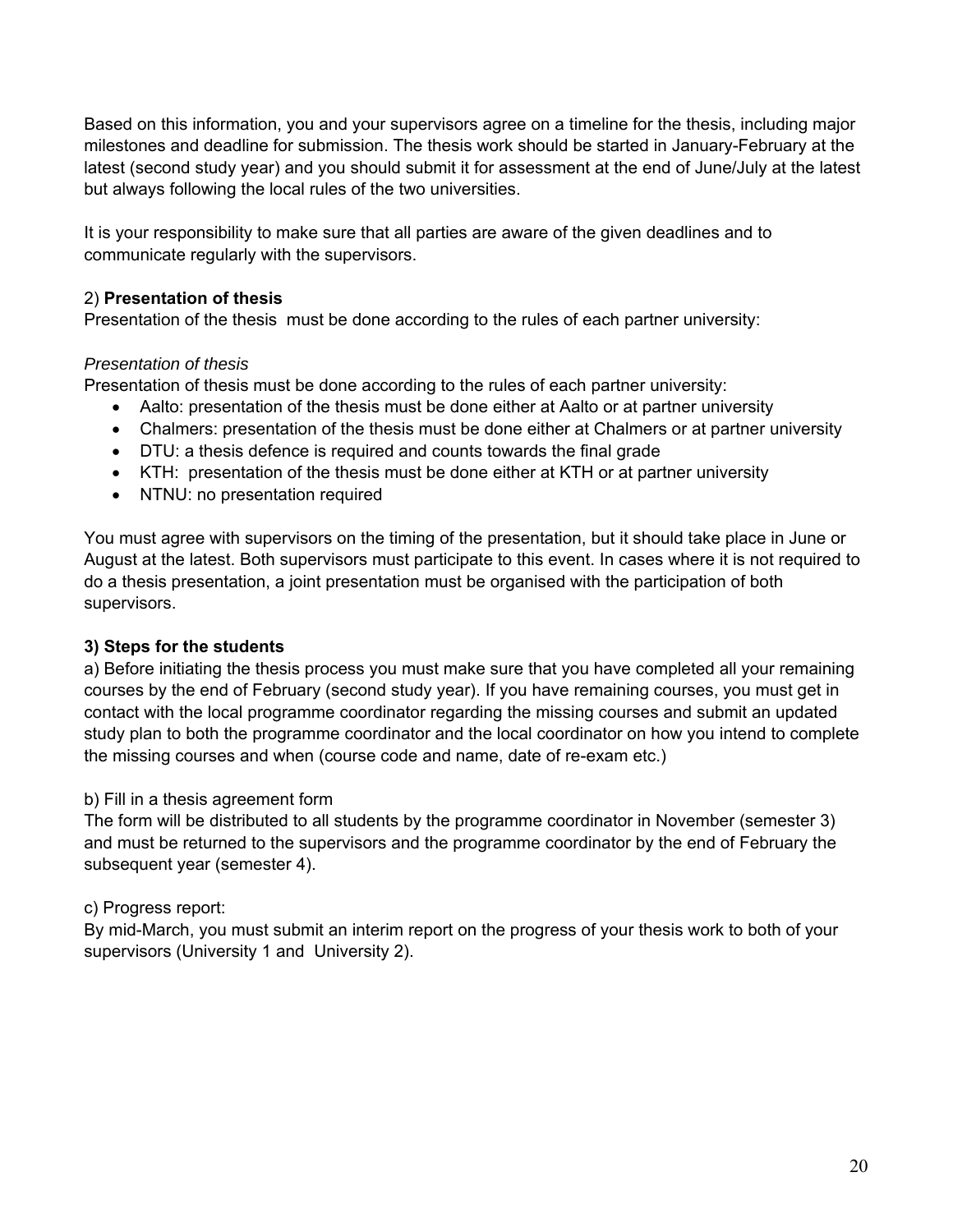## **Guidelines on joint thesis procedures for supervisors in N5T Master Programmes**

#### **N5T Joint Master Programmes**

 "X"- Programme is a joint master programme offered by the N5T university alliance. The programme is a full-time Master of Science Degree Programme with duration of two years.

During these two years, students will study at two of the five Nordic partner universities:

- Aalto University, Finland
- Chalmers tekniska högskola, Sweden
- The Technical University of Denmark (DTU)
- The Royal Institute of Technology (KTH) in Sweden
- The Norwegian University of Science and Technology (NTNU)

Joint N5T Master Programmes are usually designed as double degree programmes.

For further information, please refer to the N5T homepage: www.nordicfivetech.org

#### **Joint thesis procedure**

The thesis is usually written during the fourth (=spring) semester of the two-year course. This programme has agreed on joint supervision of thesis which means that there are always two supervisors for the thesis from the two universities. The local rules for supervision and evaluation of thesis differentiate2. Building up a joint programme across institutions is very challenging and these guidelines are prepared to support the academic and administrative staff involved in the joint thesis procedure and in order to ensure a smooth graduation process. The programme strives to fulfil the expectations of the N5T university alliance regarding the length of the programme (2 year Masterprogramme) and therefore, it is a goal to complete the graduation of the students in time. For this reason the evaluation of thesis should be completed in August at the latest.

#### **Supervision and Assessment**

When involved in supervision on joint thesis work, supervisors are recommended to follow the following principles regarding thesis supervision and assessment:

#### **Supervision**

 $\overline{a}$ 

The thesis will be supervised by University 1 and University 2 according to the local procedures and regulations of the respective institutions. The intention of N5T joint study programmes is that both supervisors communicate and collaborate regularly on the supervision in order to ensure an integrated learning outcome for the student, combining learning from both the first and the second year of study.

<sup>&</sup>lt;sup>2</sup> For further information on thesis procedures at the five universities please refer to the mapping of thesis regulations, annex 3 of the N5T Handbook on Joint Master Programmes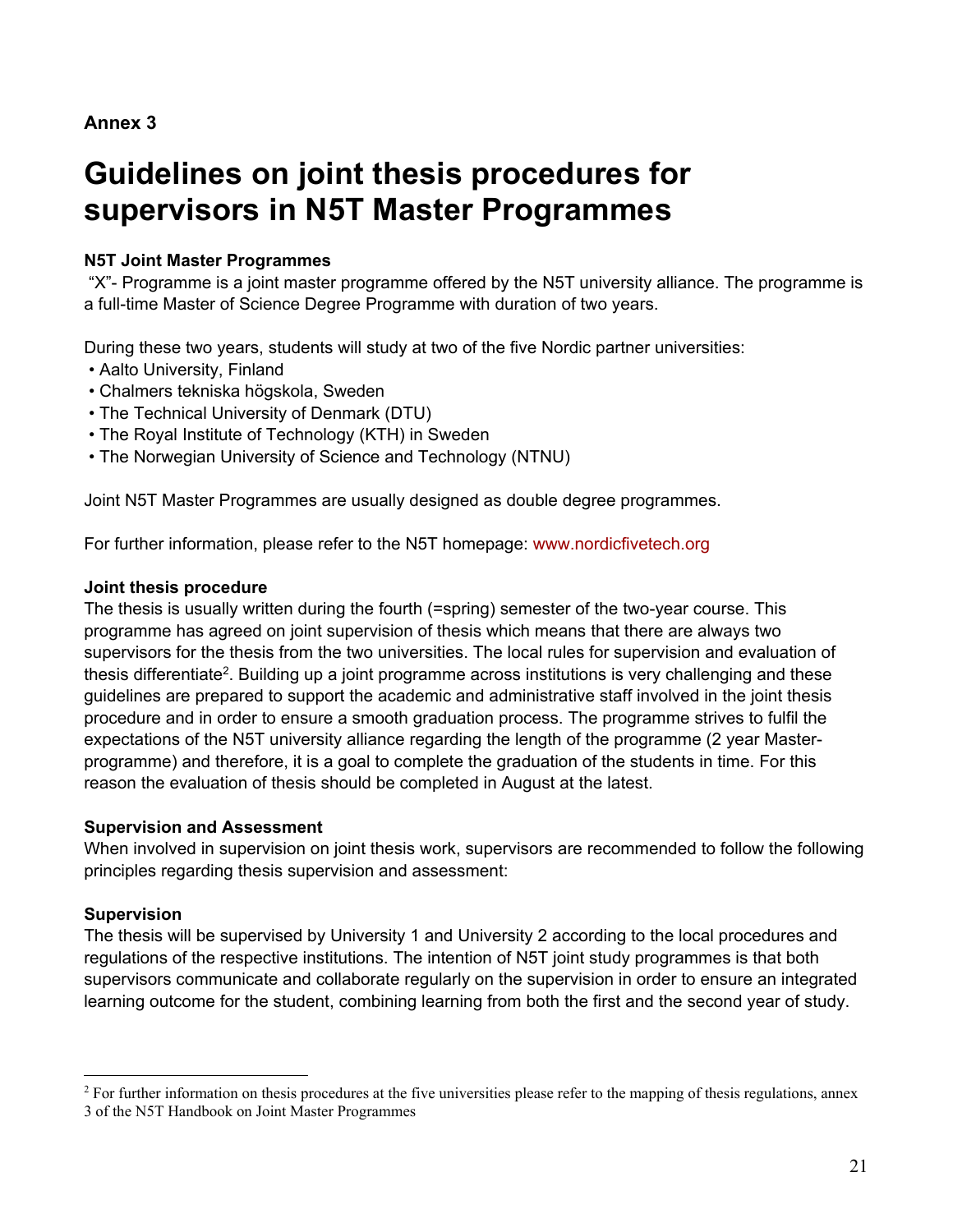The student is responsible for keeping both supervisors updated of the progress of the thesis. The main supervisor or the local programme coordinator is responsible for keeping the programme coordinator updated on the student's progress.

It is recommended to discuss expectations for supervision from the two supervisors and their respective roles in the process and agree on a meeting schedule before starting the project.

#### **Thesis agreement**

Supervisors involved in a joint thesis procedure are advised to fill in a joint thesis agreement<sup>3</sup> in collaboration with the student and reach agreement on the following aspects:

#### *Topic and method(s) applied*

The topic and the method(s) applied must be agreed upon by both University 1 (first year of study) and University 2 (second year of study) professors as well as the Programme Board.

#### *Roles*

As a rule, a professor of the University 2 is the main supervisor, but upon agreement, a professor of the University 1 may become the main supervisor. The students and the supervisors must discuss expectations and agree on reporting procedures and a meeting schedule.

#### *Timing*

The student and the supervisors must agree on a timeline for the thesis, including major milestones and deadline for submission. The thesis work should be started in January-February at the latest (second study year) and the student should submit it for assessment at the end of June/July at the latest but always following the local rules of the two universities.

#### **Assessment**

It is a goal that the student is given one grade for the thesis. As the thesis assessment criteria differ between the respective institutions, it is recommended that the supervisors stay in close contact and discuss the assessment criteria extensively both when designing the thesis project and during the process. In addition, the possible effect of the presentation/defence of the thesis must be taken into account. If there is a risk of a total rejection of the thesis, the student must be informed early enough so that the student has a possibility to improve the thesis before the final submission.

#### *Presentation of thesis*

 $\overline{a}$ 

The presentation of thesis must be done according to each partner university rules:

- Aalto: presentation of the thesis must be done either at Aalto or at partner university
- Chalmers: presentation of the thesis must be done either at Chalmers or at partner university
- DTU: a thesis defence is required and counts towards the final grade.
- KTH: presentation of the thesis must be done either at KTH or at partner university
- NTNU: no presentation required

The timing of the presentation/defence must be agreed on between the two supervisors and should normally take place in June. In case of a compulsory thesis defence, the partner university supervisor

<sup>&</sup>lt;sup>3</sup> See template in Annex 6 in the N5T Handbook on Joint Master Programmes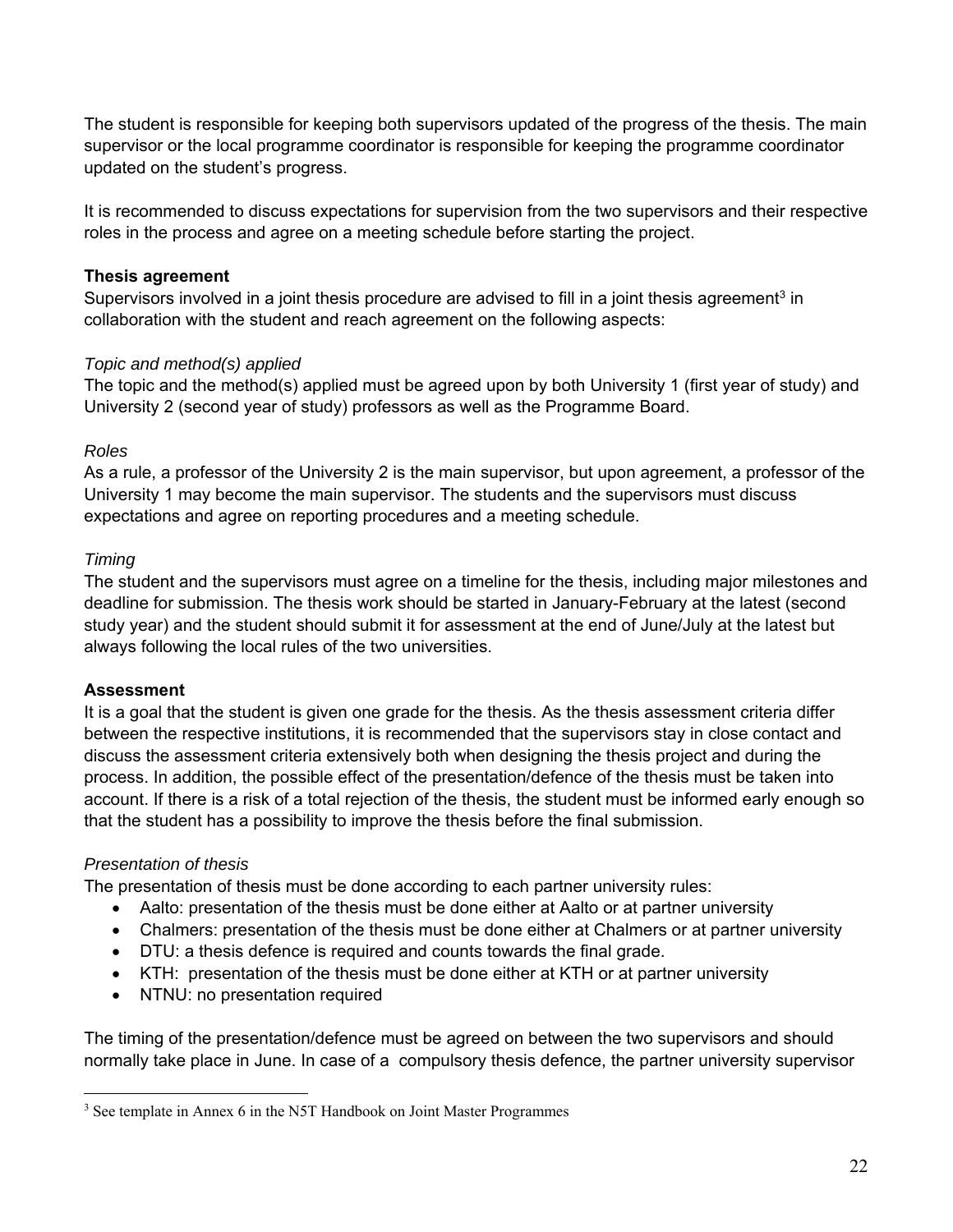or assessor must participate as the grade will often also be decidedand the defence itself will count in the overall assessment (e.g. 10%). In cases where it is not required to do a thesis presentation, a joint presentation must be organised with the participation of both supervisors.

#### *Assessment time*

The N5T universities have different rules regarding timelines for thesis assessment. In order to comply with these differing rules, it is recommended to follow the shortest timeline of the two universities. The general rule is a maximum assessment time of two months after submission of the thesis. This means that the assessment should be completed by mid-August. It is strongly recommended that the two supervisors of the thesis communicate and collaborate regularly with each other during the assessment period in the spirit of the N5T university alliance.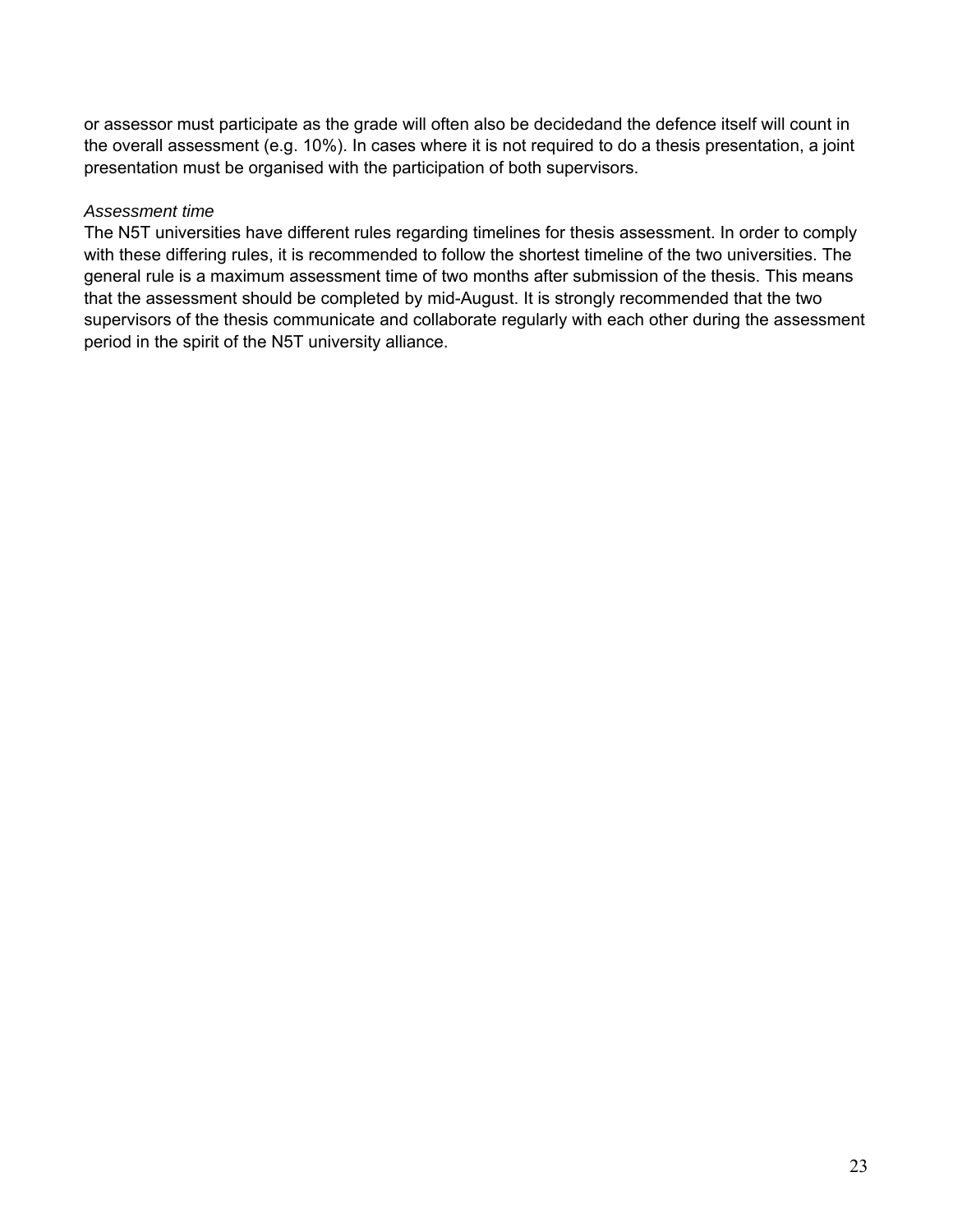# **Mapping of N5T regulations for master thesis procedures**

The following table brings up the local practices related to the thesis and graduation procedures. All these details are to be discussed when planning for the joint supervision of the thesis and possibly the joint evaluation of the thesis.

|       |  | 1) Location of thesis (university/company), administrative steps for registration of with |  |  |  |
|-------|--|-------------------------------------------------------------------------------------------|--|--|--|
| topic |  |                                                                                           |  |  |  |

| Requirements and                                                                    | <b>AALTO</b>                                                                                                                                                                                              | <b>Chalmers</b>                             | <b>DTU</b>                                                                                                                                                                                                                                                                                                                                                                                                                       | <b>KTH</b>                           | <b>NTNU</b>                                                |
|-------------------------------------------------------------------------------------|-----------------------------------------------------------------------------------------------------------------------------------------------------------------------------------------------------------|---------------------------------------------|----------------------------------------------------------------------------------------------------------------------------------------------------------------------------------------------------------------------------------------------------------------------------------------------------------------------------------------------------------------------------------------------------------------------------------|--------------------------------------|------------------------------------------------------------|
| possibilities                                                                       |                                                                                                                                                                                                           |                                             |                                                                                                                                                                                                                                                                                                                                                                                                                                  |                                      |                                                            |
| Administrative steps                                                                | Confirmation of<br>the topic<br>Evaluation of<br>the thesis at the<br>meeting of C<br>committee<br>The student<br>must also pass<br>a so-called<br>maturity test in<br>order to<br>graduate from<br>Aalto | <b>Student</b><br>applies for<br>the topic. | Students fill in<br>a thesis<br>agreement<br>form (topic,<br>methods<br>applied,<br>deadline, IPR<br>if necessary),<br>that must be<br>approved by<br>the<br>programme<br>coordinator.<br>Registration<br>of thesis<br>subject and<br>deadline in<br>STADS.<br><b>Students</b><br>must apply<br>formally for<br>an exemption<br>in cases<br>where they<br>submit more<br>than three<br>weeks after<br>the deadline<br>agreed on. | Registration<br>of thesis<br>project | Register<br>thesis in<br>study<br>administrative<br>system |
| Physical presence<br>required at university<br>/ country during<br>thesis procedure | <b>No</b>                                                                                                                                                                                                 | <b>No</b>                                   | No                                                                                                                                                                                                                                                                                                                                                                                                                               | <b>No</b>                            | <b>No</b>                                                  |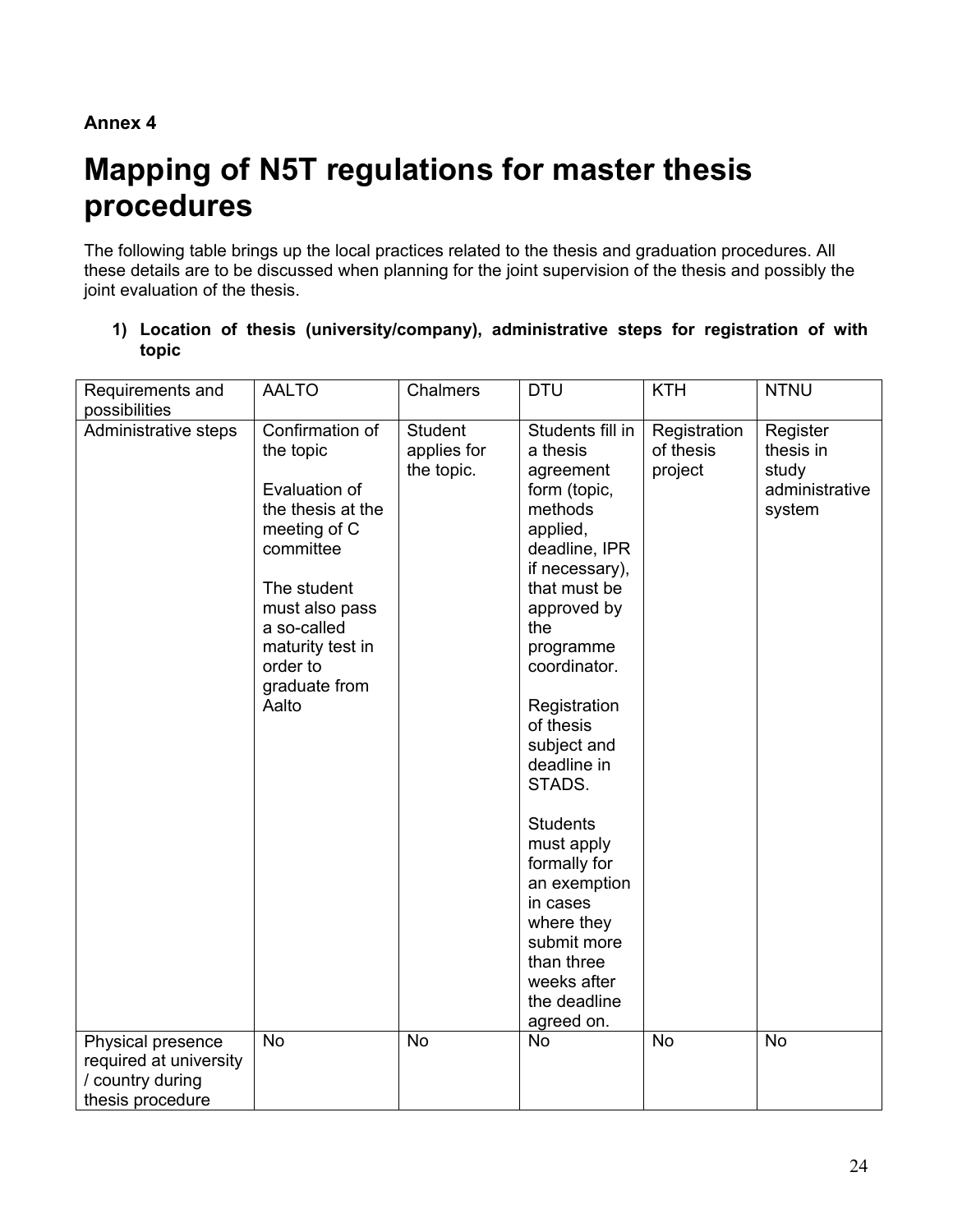| Thesis at university<br>possible (without<br>salary)    | Yes                                                                                                                                                                                                  | Yes                                                                                                                                                                                                       | Yes                                                                           | <b>Yes</b>                                           | Yes                          |
|---------------------------------------------------------|------------------------------------------------------------------------------------------------------------------------------------------------------------------------------------------------------|-----------------------------------------------------------------------------------------------------------------------------------------------------------------------------------------------------------|-------------------------------------------------------------------------------|------------------------------------------------------|------------------------------|
| Thesis in company<br>with salary                        | Yes                                                                                                                                                                                                  | Yes                                                                                                                                                                                                       | Yes                                                                           | Yes                                                  | <b>No</b>                    |
| Thesis in company<br>without salary                     | Yes                                                                                                                                                                                                  | Yes                                                                                                                                                                                                       | Yes                                                                           | Yes                                                  | Yes                          |
| Regular meetings<br>with supervisor                     | Yes, by<br>agreement                                                                                                                                                                                 | Yes, by<br>agreement                                                                                                                                                                                      | Yes, by<br>agreement                                                          | No,<br>monitoring<br>by website                      | Yes, by email<br>or meetings |
| Presentation of<br>thesis/defense at<br>university      | Yes, but not<br>necessarily<br>physically<br>present                                                                                                                                                 | Yes, physical<br>presence if<br>thesis done<br>at Chalmers                                                                                                                                                | Yes, but not<br>necessarily<br>physically<br>present                          | Yes, but not<br>necessarily<br>physically<br>present | <b>No</b>                    |
| Presentation/defense<br>via videoconference<br>possible | Yes                                                                                                                                                                                                  | <b>No</b>                                                                                                                                                                                                 | Yes                                                                           | Yes                                                  | N/A                          |
| Special                                                 | Thesis is always<br>supervised and<br>evaluated by<br>Aalto professor<br>at least formally<br>The student<br>must also pass<br>a so-called<br>maturity test in<br>order to<br>graduate from<br>Aalto | In order to<br>obtain a pass<br>for a degree<br>project the<br>student must<br>have acted<br>as an<br>"opponent"<br>on another<br>degree<br>project, and<br>participate in<br>2 other thesis<br>seminars. | Thesis is<br>formally<br>always (co-)<br>supervised<br>by a DTU<br>professor. |                                                      |                              |

#### **2) Thesis supervision, assessment and graduation**

|                    | Aalto                                                          | Chalmers                                                                                                                                                 | <b>DTU</b>                         | <b>KTH</b> | <b>NTNU</b>                                      |
|--------------------|----------------------------------------------------------------|----------------------------------------------------------------------------------------------------------------------------------------------------------|------------------------------------|------------|--------------------------------------------------|
| Thesis supervisors | Supervisor $=$<br>Aalto professor<br>(+possibly<br>instructor) | Supervisor +<br>examiner. If<br>thesis is done<br>in company,<br>responsible<br>supervisor is<br>also<br>appointed<br>there.<br>No external<br>examiner. | Supervisor +<br>external<br>censor | Supervisor | Supervisor<br>Instructor +<br>external<br>censor |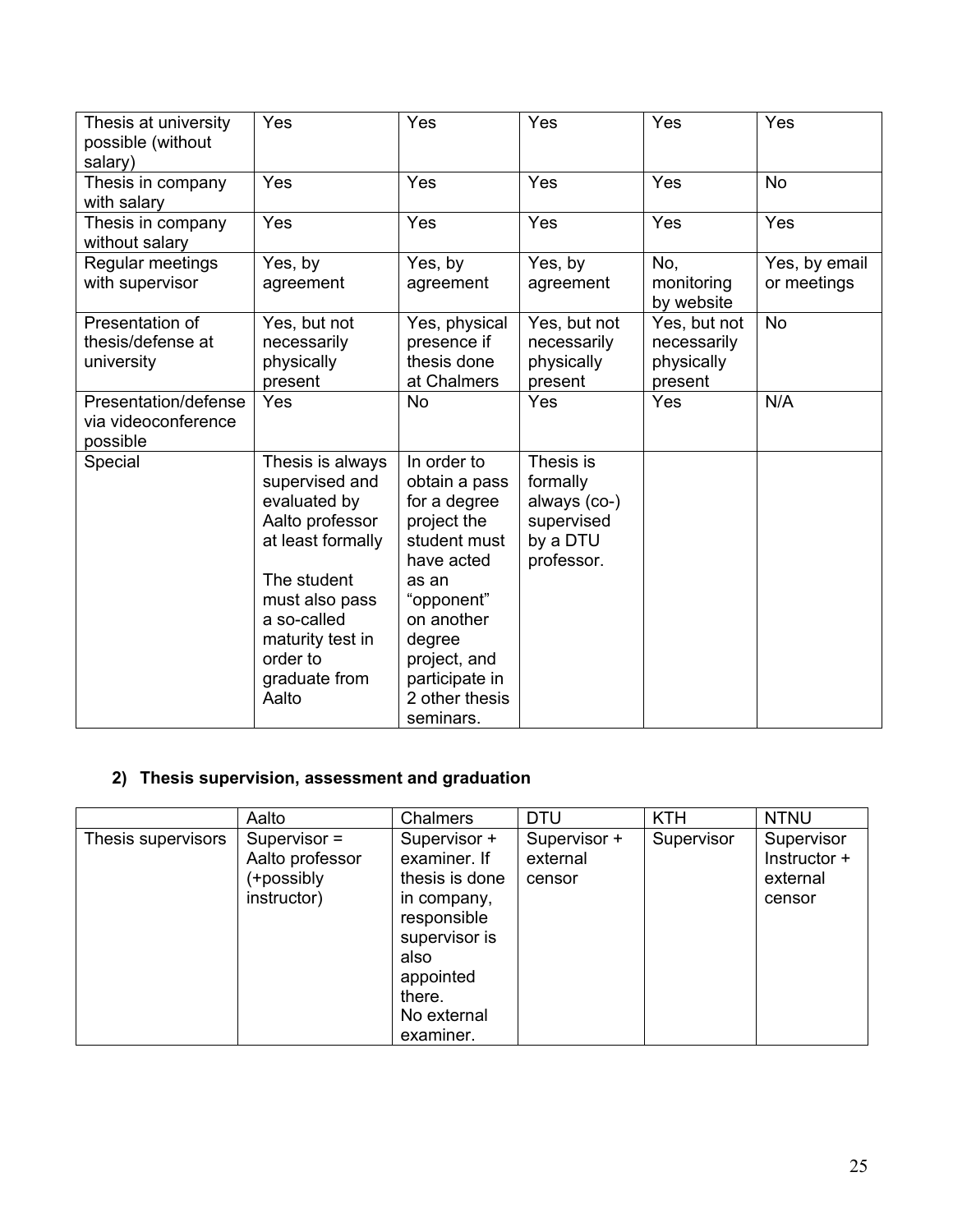| Submission of<br>thesis (physical<br>form) | Electronical form:<br>All approved<br>master's theses<br>and their<br>metadata are<br>stored in the<br>Aaltodoc<br>publication<br>archive.<br>Cased in black<br>hard covers - two<br>copies: one for<br>professor and<br>one for library | Printed at<br><b>Chalmers</b><br>printing Office<br>following<br>special<br>template.<br>Often printed<br>in 20 copies. | Student must<br>check number<br>of copies<br>required<br>(depending<br>on number of<br>supervisors,<br>external<br>censor etc.)                                                                                                 | Special front<br>page, two<br>copies,<br>yellow+whit<br>e cover,<br>covering is<br>done by<br><b>KTH</b> | Two hard<br>copies, first<br>page: both<br>supervisors<br>are<br>mentioned<br>on cover<br>page,<br>white+green<br>cover                                                                                                                                                                                                                                 |
|--------------------------------------------|------------------------------------------------------------------------------------------------------------------------------------------------------------------------------------------------------------------------------------------|-------------------------------------------------------------------------------------------------------------------------|---------------------------------------------------------------------------------------------------------------------------------------------------------------------------------------------------------------------------------|----------------------------------------------------------------------------------------------------------|---------------------------------------------------------------------------------------------------------------------------------------------------------------------------------------------------------------------------------------------------------------------------------------------------------------------------------------------------------|
| Grade is given by                          | Aalto professor<br>writes a<br>statement and the<br>statement is<br>processed in the<br>X committee                                                                                                                                      | Examiner +<br>supervisor<br>(professor,<br>regular staff)<br>Grade is Pass<br>or Fail.                                  | External<br>censor and<br>supervisor.<br>External<br>censor cannot<br>be employed<br>at DTU<br>-must appear<br>at DTU<br>censor list<br>- cannot have<br>taken part<br>insupervision,<br>- Receives a<br>honorarium<br>from DTU | Examiner<br>(+supervisor<br>) (professor,<br>regular<br>staff)                                           | External<br>censor +<br>$supervisor =$<br>- Can't be<br>employed at<br><b>NTNU</b><br>- *Must<br>have<br>obtained a<br>grade at<br>least similar<br>to a<br>master's<br>degree, and<br>be<br>"professiona<br>I" within the<br>particular<br>area<br>-Can't have<br>taken part in<br>lectures/sup<br>ervision<br>- Receives a<br>honorarium<br>from NTNU |
| Assessment period                          | Max of 1 month,<br>usually about 2-3<br>weeks: statement<br>should be ready<br>by mid-August at<br>the latest                                                                                                                            | No maximum<br>time                                                                                                      | Max. 4<br>weeks after<br>the<br>submission of<br>thesis                                                                                                                                                                         | No fixed<br>times,<br>- can be<br>asked to<br>evaluate in<br>max 4<br>weeks                              | Maximum of<br>3 months<br>after<br>submission<br>of deadline                                                                                                                                                                                                                                                                                            |
| <b>Graduation date</b>                     | Date of the<br>meeting of the X<br>committee                                                                                                                                                                                             | The date<br>when the<br>certificate was                                                                                 | The date the<br>grade of the<br>last exam is                                                                                                                                                                                    | The date<br>when the<br>last course                                                                      | The date of<br>*submission<br>* of the                                                                                                                                                                                                                                                                                                                  |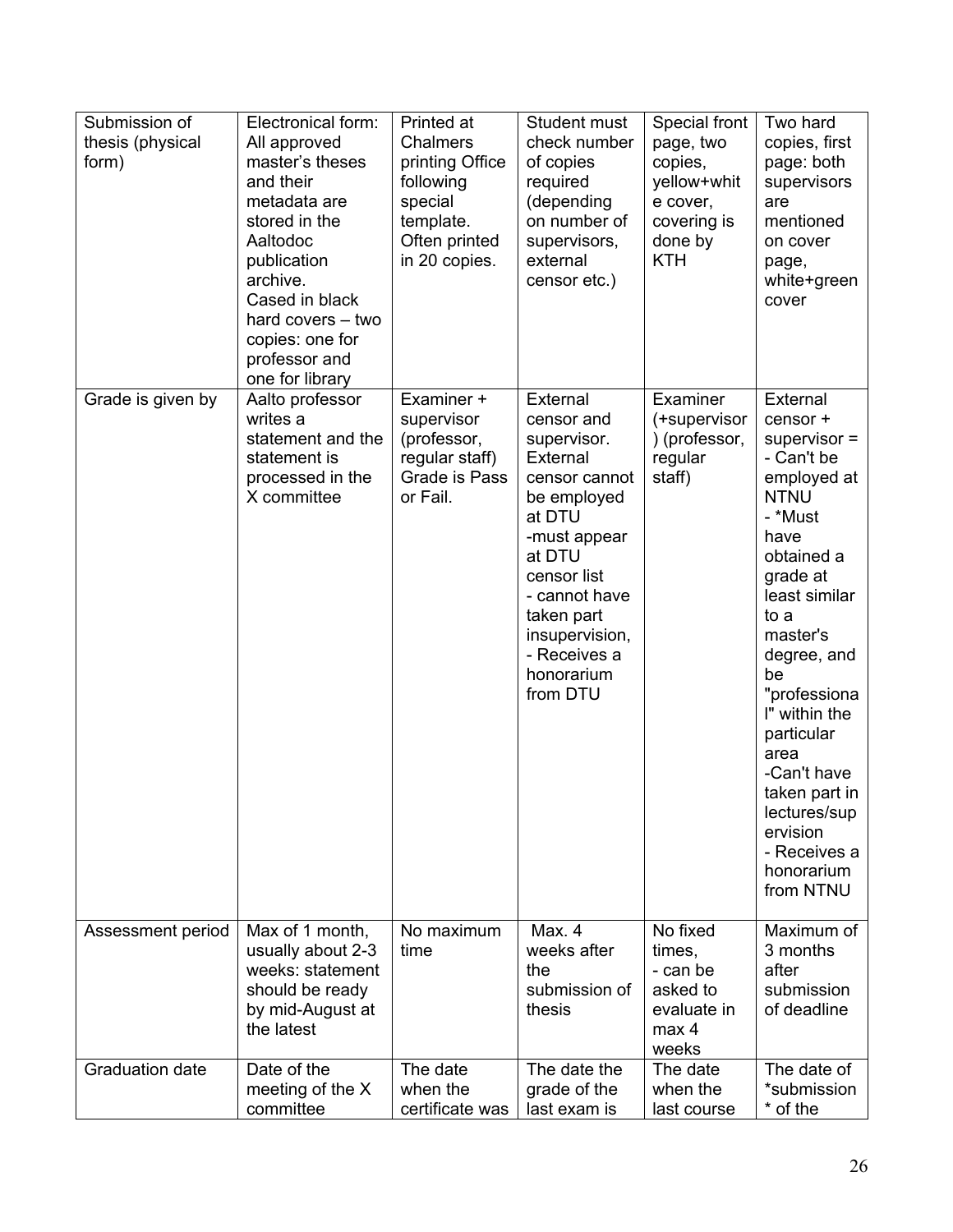|                                       |                                                                                              | issued. The<br>date when the<br>last credit was<br>awarded is<br>also reported<br>in the<br>diploma. | given.                                                                                                                                            | will be<br>registered.<br>As the<br>thesis work<br>will be the<br>last course<br>that will be<br>the date. | master's<br>thesis, or<br>the date for<br>the last<br>exam.                                                                                                                                               |
|---------------------------------------|----------------------------------------------------------------------------------------------|------------------------------------------------------------------------------------------------------|---------------------------------------------------------------------------------------------------------------------------------------------------|------------------------------------------------------------------------------------------------------------|-----------------------------------------------------------------------------------------------------------------------------------------------------------------------------------------------------------|
| Graduation<br>ceremonies              | Graduation<br>ceremonies<br>organized by the<br>school (monthly<br>or every second<br>month) | <b>Chalmers</b><br>Ceremony for<br>Conferment of<br>Degree<br>Diplomas in<br>May and<br>December.    | Graduation<br>ceremony<br>(dimmitend<br>reception)<br>twice a year<br>(March and<br>October)                                                      | <b>KTH</b><br>Ceremony<br>for<br>Conferment<br>of Degree<br><b>Diplomas</b><br>In May and<br>December.     |                                                                                                                                                                                                           |
| Degree certificate<br>delivery        | In graduation<br>ceremonies or<br>degree certificate<br>can be picked up<br>from the office  | As soon as<br>possible after<br>the issuing of<br>the certificate.                                   | The diploma<br>is sent to the<br>student. The<br>student<br>receives a<br>wall diploma<br>at the<br>graduation<br>ceremony.                       | The degree<br>will be sent<br>to the<br>student.                                                           | The degree<br>certificates<br>are signed<br>by the Dean<br>of the<br>Faculty<br>within one<br>month (at<br>the earliest)<br>after the<br>grade of the<br>thesis is<br>reported to<br>the exams<br>office. |
| <b>Graduation with</b><br>distinction | If course GPA<br>minimum 4,00<br>and thesis grade<br>minimum thesis 4<br>(B)                 | No                                                                                                   | DTU has<br>honours and<br>elite<br>programmes<br>but at the<br>moment no<br>distinctions<br>are awarded<br>based on<br><b>GPA</b><br>performance. | No                                                                                                         | No                                                                                                                                                                                                        |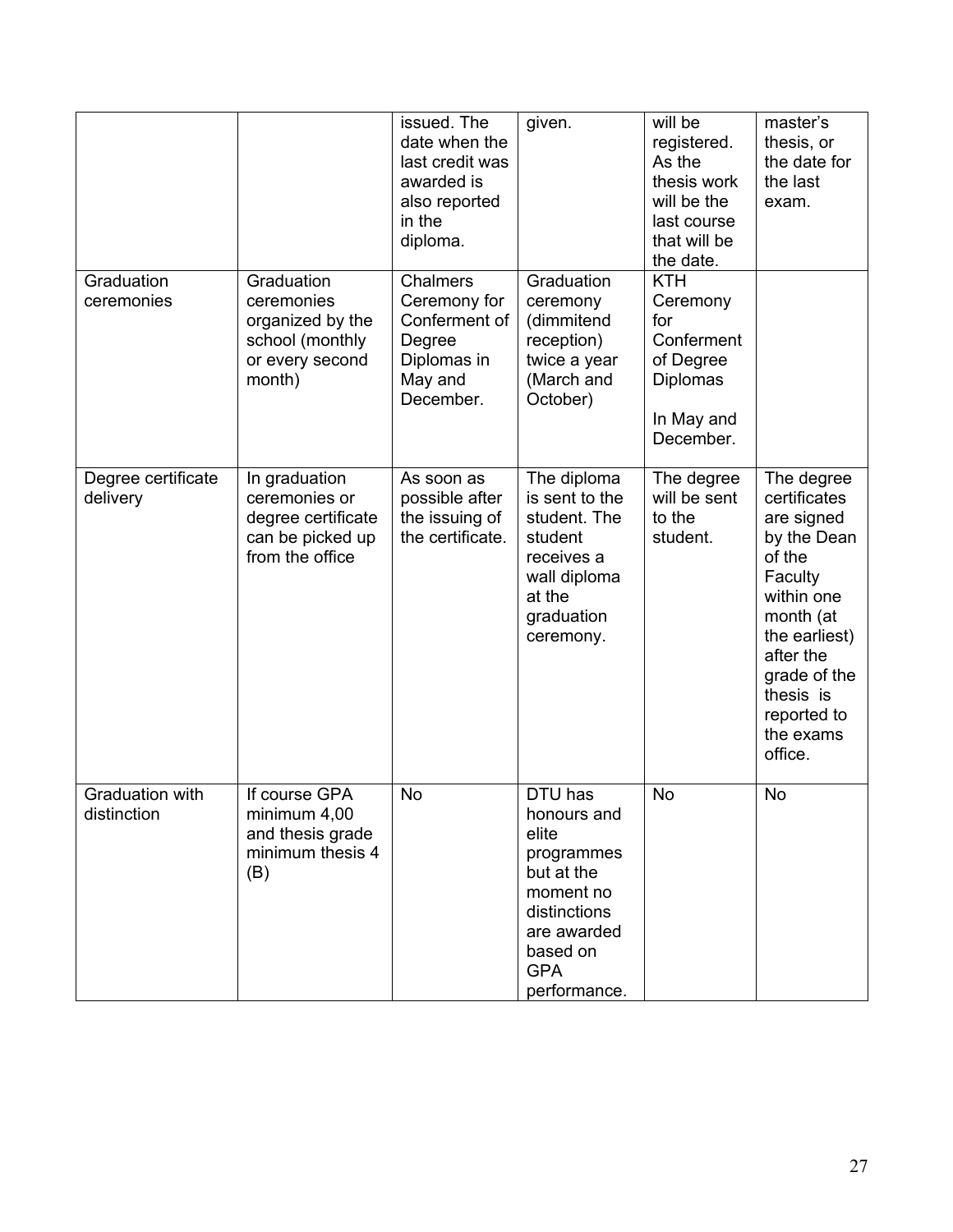### **N5T Joint Master Programme thesis agreement form**

**Master's Programme in \_\_\_\_\_\_\_\_\_\_\_\_\_\_\_\_\_\_\_\_\_\_\_\_\_\_\_\_\_\_\_\_\_** 

| PERSONAL DATA OF THE STUDENT                                        |                |  |                                    |                  |  |  |
|---------------------------------------------------------------------|----------------|--|------------------------------------|------------------|--|--|
| Name                                                                |                |  |                                    |                  |  |  |
| University 1 (first year)                                           | Student number |  | Total of credit units<br>completed | Total of credits |  |  |
| University 2 (second year)                                          | Student number |  | Total of credit units<br>completed |                  |  |  |
| Present mailing address, country of residence during thesis writing |                |  |                                    |                  |  |  |
| E-mail address<br>Phone number                                      |                |  |                                    |                  |  |  |

#### **SUPERVISORS AND INSTRUCTORS OF THE MASTER'S THESIS**

Name, E-mail or phone number of the supervisor (professor) of the Master's thesis / **University 1 Main supervisor** 

Name, degree title (M.Sc/PhD etc.), name of the university/company/research institute, E-mail or phone number of the instructor or other contact person of the Master's thesis / (if applicable)

Name, E-mail or phone number of the supervisor (professor) of the Master's thesis / **University 2 Main supervisor** 

Name, degree title (M.Sc/PhD etc.), name of the university/company/research institute, E-mail or phone number of the instructor or other contact person of the Master's thesis / (if applicable)

#### **TOPIC, METHODS AND LANGUAGE**

Topic of the Master's thesis and description of methods applied

Language of the Master's thesis: **English**

#### **THESIS SCHEDULE AND TIMELINE**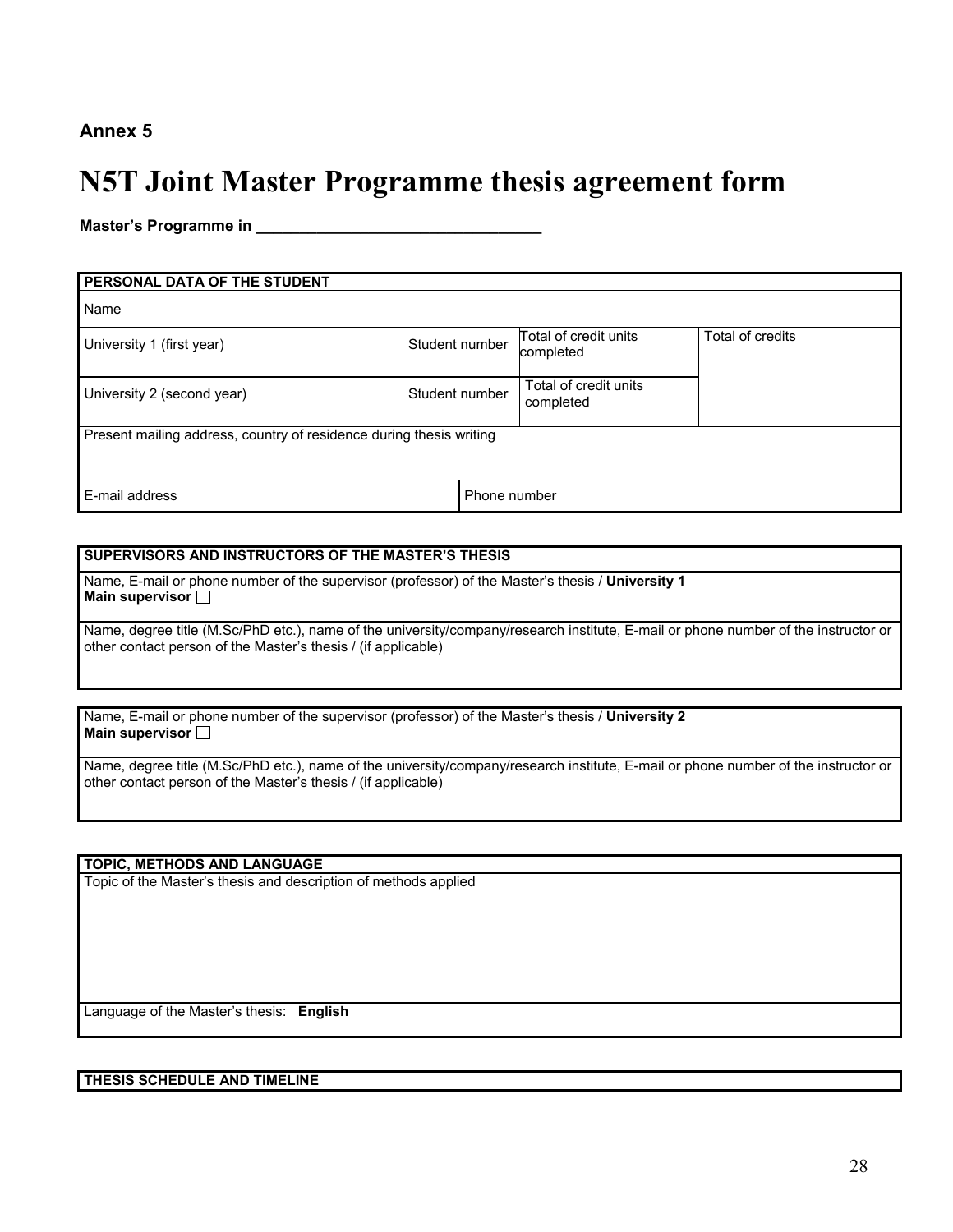Deadline for delivery:

Major milestones and timing:

Reporting procedure and meetings agreed on between the student and the supervisors:

| <b>SIGNATURE OF THE STUDENT</b> |                                                                                                                              |  |  |  |
|---------------------------------|------------------------------------------------------------------------------------------------------------------------------|--|--|--|
|                                 | Yes, I have read and understood the instructions of the thesis process and contacted and informed<br>both of my supervisors. |  |  |  |
| 20<br>Date                      | Signature                                                                                                                    |  |  |  |
|                                 | Name in block letters                                                                                                        |  |  |  |

|                                                            | STATEMENT OF THE SUPERVISOR OF UNIVERSITY 1                        |  |  |  |
|------------------------------------------------------------|--------------------------------------------------------------------|--|--|--|
| I approve of the suggested topic of the Master's thesis    |                                                                    |  |  |  |
| The Master's thesis has to be returned at the latest<br>20 |                                                                    |  |  |  |
|                                                            | Yes, I have received and read the recommendations for supervisors. |  |  |  |
| Date<br>20                                                 | Signature                                                          |  |  |  |
|                                                            | Name in block letters                                              |  |  |  |
|                                                            |                                                                    |  |  |  |
|                                                            | STATEMENT OF THE SUPERVISOR OF UNIVERSITY 2                        |  |  |  |
| I approve of the suggested topic of the Master's thesis    |                                                                    |  |  |  |
| The Master's thesis has to be returned at the latest<br>20 |                                                                    |  |  |  |
|                                                            | Yes, I have received and read the recommendations for supervisors. |  |  |  |
| Signature<br>20<br>Date                                    |                                                                    |  |  |  |
|                                                            | Name in block letters                                              |  |  |  |

The signed form has to be returned to **N.N.** (N5T programme co-ordinator) by **X.X.XXXX.** Cc: main supervisor and joint supervisor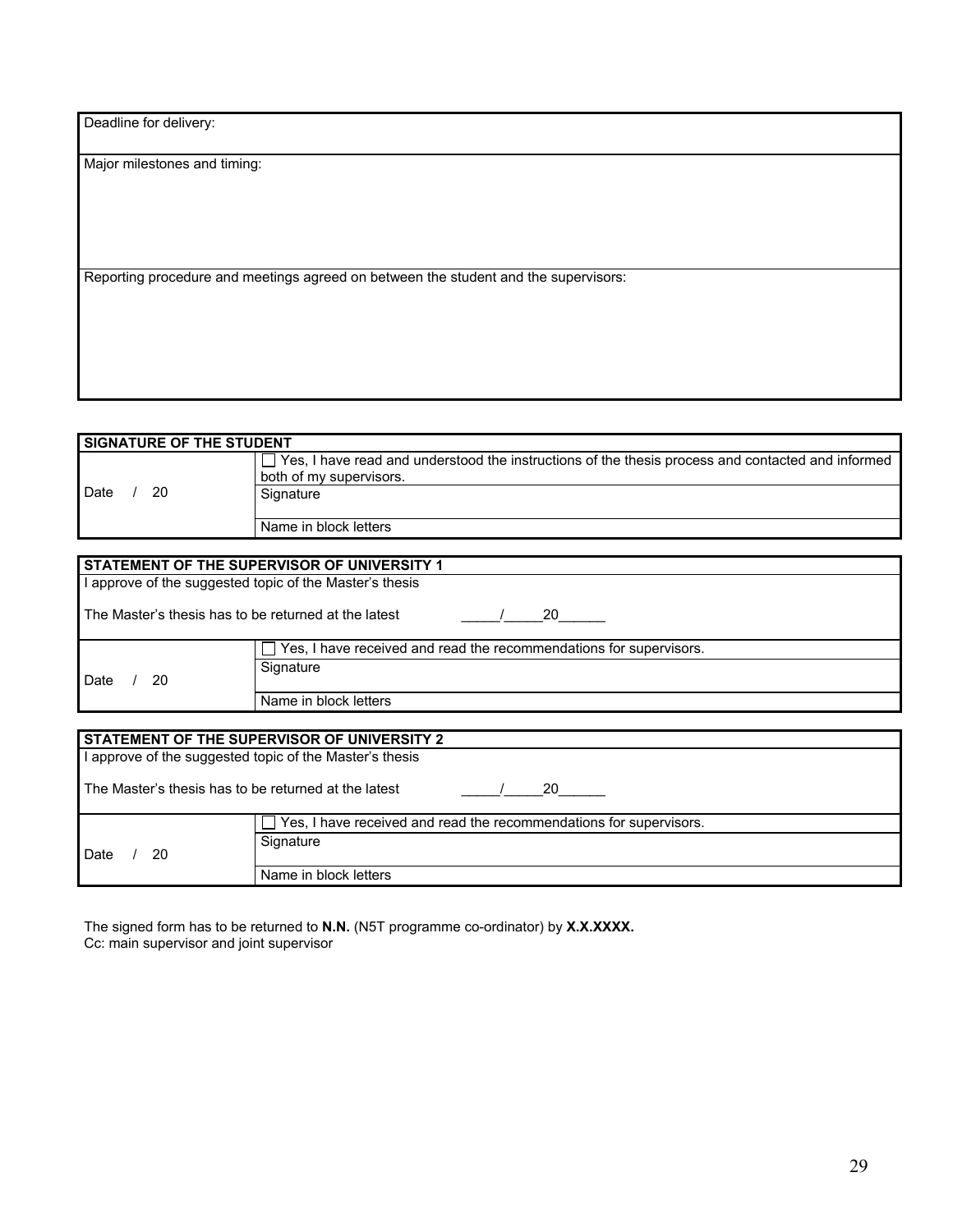# **English Language requirements**

#### **TOEFL:**

Paper-based: 580 (written section grade 4,5) Computer-based test: 237 (essay writing grade 4,5) Internet-based test: 92 (written section grade 22)

#### **IELTS:**

6.5, no section lower than 5.5 (only IELTS Academic Training accepted).

#### **English language test exemptions:**

1. Applicants who have completed a university degree instructed in English at a university that is physically located in one of the following countries:

- USA
- Canada
- UK
- Ireland
- Australia
- New Zealand

2. Applicants who have completed at least a 3-year degree instructed in English in an EU/EEA country.

3. In some cases applicants with upper secondary education from a Nordic country.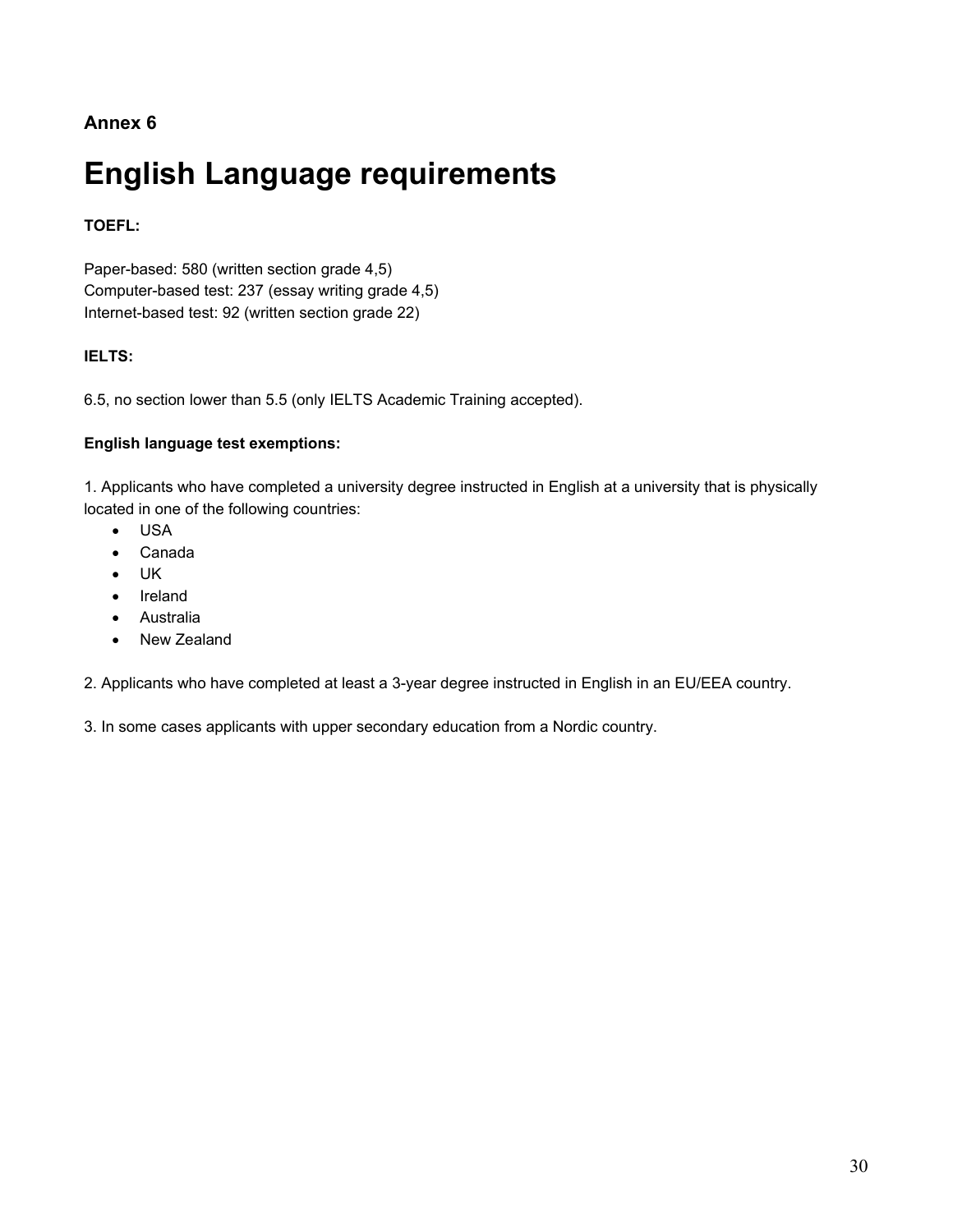# **ECTS, grading scale and conversion table**

**Aalto University** uses the credit system equal to ECTS credits. The grading scale is from 1 to 5. Also, grades pass/fail are used.

**NTNU** uses a letter based credit system in correspondence with ECTS. Grades are on a scale from A-F (A is best, F – failed). NTNU also uses the scale Passed/Not Passed.

**KTH** uses higher education credits where 1 higher education credit equals 1 ECTS credit. The grading scale at KTH is A-Excellent, B-Very Good, C-Good, D-Satisfactory, E-Sufficient, F-Fail.

**Chalmers** uses higher education credits where 1 higher education credit equals 1 ECTS credit.: The grading scale at Chalmers is 3 (good), 4 (very good), 5 (excellent). The lowest pass grade is three (3). Also "passed/not passed" is used.

**DTU:** uses the 7-grade scale for grades, which is comparable with the ECTS-point scale. DTU also uses the "passed/not passed" evaluation.

| <b>ECTS</b>    | Aalto          | <b>Chalmers</b> | <b>DTU</b> | <b>KTH</b> | <b>NTNU</b>   |
|----------------|----------------|-----------------|------------|------------|---------------|
| A, best<br>10% | 5              | 5               | 12         | A          | $A, 90 - 100$ |
| B, next<br>25% | 4              | 4               | 10         | В          | B, 80 - 89    |
| C, next<br>30% | 3              | 4               | 7          | C          | $C, 60 - 79$  |
| D, next<br>25% | $\overline{2}$ | 3               | 4          | D          | $D, 50 - 59$  |
| E, next<br>10% | 1              | 3               | 02         | Е          | $E, 40 - 49$  |
| F, fail        | 0, failed      | fail            | 00,<br>-3  | F          | $F, 0 - 39$   |

The following scaling table shall be used when transferring the credits: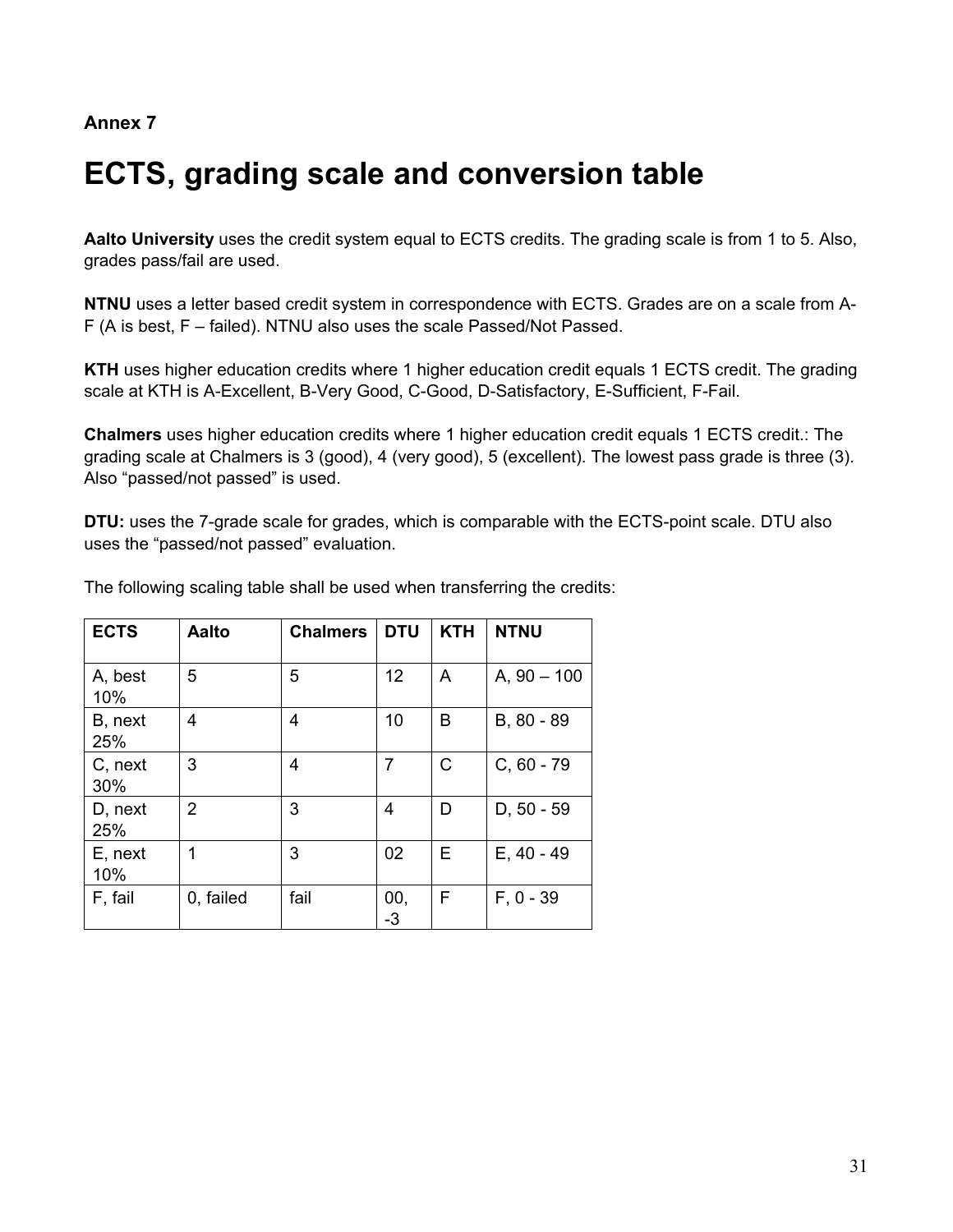# **Tuition fees**

The following section explains the procedure of each institution:

#### **Aalto**

At Aalto students pay tuition fees on a yearly basis https://www.aalto.fi/admissionservices/scholarships-and-tuition-fees. Invoices are sent by e-mail to fee-paying Non-EU students. Non-EU citizens will be registered as fee-paying students in Aalto University's study administrative system for 2 years but will only receive invoices for 1st or 2nd year.

#### **Chalmers**

Students that come to Chalmers in year 1 and go somewhere else for year 2, will be registered at Chalmers year 1 but not year 2. Instead, they will be considered as "exchange" students in year 2. But for them to get the double degree, Chalmers has to get the transcript of records for credit transfer from year 2. Status as "exchange" students in year 2 instead of "Master's" students for those students who will study abroad is for internal purposes so that they will not be charged double tuition fees. If they are not registered and studying at Chalmers, they do not have to pay fees.

#### **DTU**

AT DTU, students pay tuition fees on a semester basis. Instructions on how to pay the tuition fee are sent by the Office of International Education, this is a manual process. Non-EU citizens will be registered as fee-paying students in DTU's study administrative system for all 4 semesters but will only receive invoices for semester 1 and 2, or semester 3 and 4.

#### **KTH**

KTH charges tuition fees for non EU-students. If the students are registered as program students they will be charged a tuition fee.

#### **NTNU**

No tuition fees.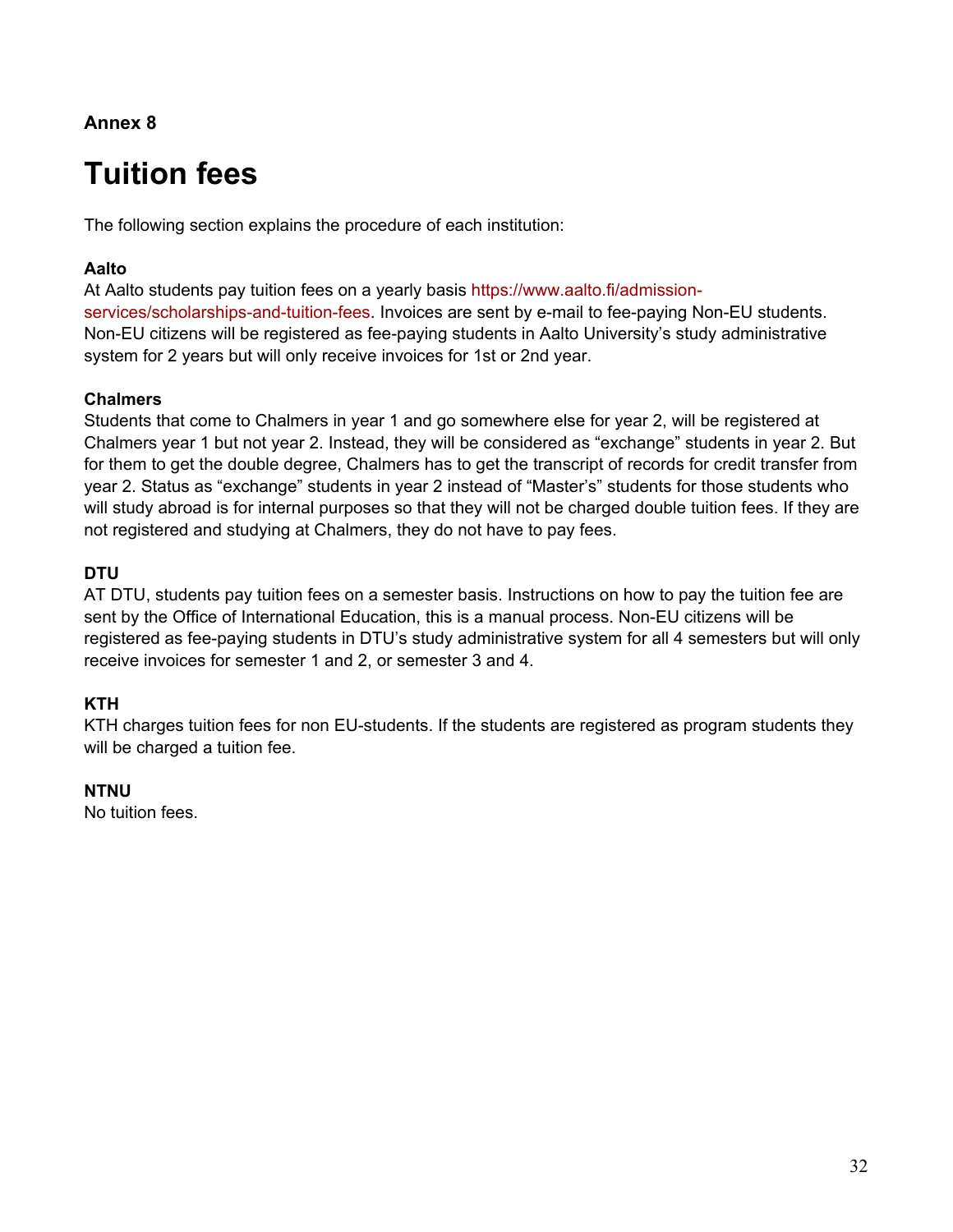# **Degrees provided**

All consortium partners are recognized degree awarding institutions. A double degree will be awarded. N5T master programme leads to two officially recognized Master of Science-degrees (120 ECTS) issued by the University 1 and University 2.

| <b>Institution</b>      | <b>Title of Degree Awarded</b>                                                                                                           | Legal framework                                                                          |  |
|-------------------------|------------------------------------------------------------------------------------------------------------------------------------------|------------------------------------------------------------------------------------------|--|
| <b>Aalto University</b> | Diplomi-insinööri<br>Master of Science (Technology)<br>Master of Science (Architecture)<br>Master of Science (Landscape<br>Architecture) | Decree of the Council of State on<br>University Degrees (1136/2009)                      |  |
| <b>Chalmers</b>         | Master of Science (two years), title of<br>degree programme and title of main area $ 1993:792$ in § 2                                    | Higher Education Ordinance (SFS),                                                        |  |
| <b>DTU</b>              | Cand. Polyt.<br>Master of Science in Engineering, title of<br>degree programme and title of<br>specialization                            | Act on Universities, Act BEK nr 1328<br>laf 15/11/2016 and related ministerial<br>orders |  |
| <b>KTH</b>              | Master of Science (two years)                                                                                                            | <b>Higher Education Ordinance,</b><br>2000:1057                                          |  |
| <b>NTNU</b>             | MSc in Engineering", title of degree<br>programme and title of specialisation.                                                           | Act relating to University and<br>University Colleges 2005                               |  |

The consortium uses the Diploma Supplement which will be attached to the degree certificate. The Diploma Supplement follows the model developed by the European Commission, Council of Europe and UNESCO/CEPES. Programme details (modules, courses) and individual grades/marks are described in the Degree Certificate/Official transcript.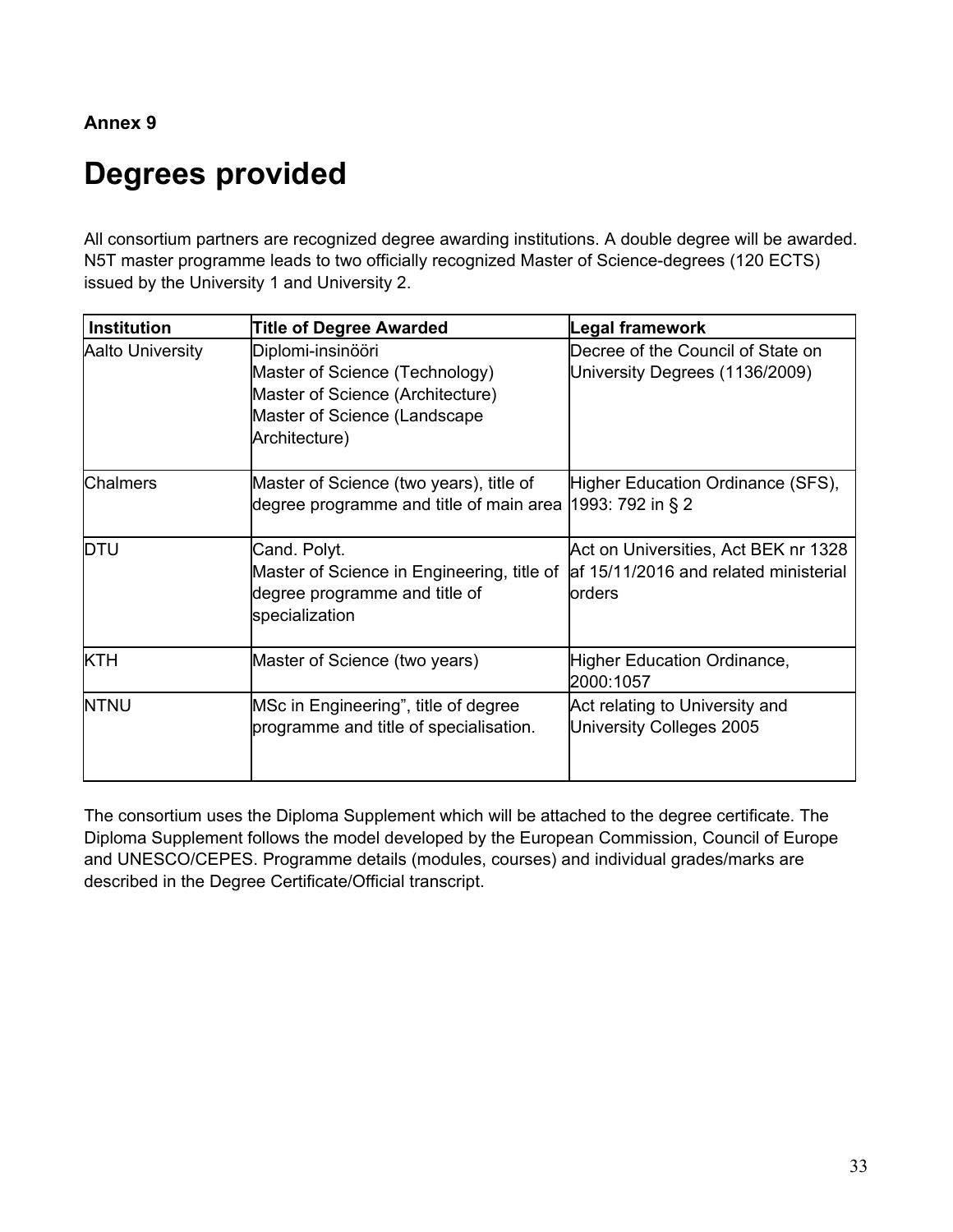# **NORDIC FIVE TECH Annex 10**

This insert is conferred to students who have completed one of the joint master's programmes offered by the Nordic Five Tech university alliance. The programmes are supported by the Nordic Council of Ministers and have been selected on the basis of Nordic excellence.

#### **Nordic Five Tech**

Nordic Five Tech (N5T) is an exclusive strategic alliance of the five leading technical universities in the Nordic countries:

- Aalto University, Finland
- Chalmers University of Technology, Sweden
- Norwegian University of Science and Technology (NTNU), Norway
- KTH Royal Institute of Technology, Sweden
- Technical University of Denmark (DTU), Denmark

The alliance was established in November 2006 with the aim of utilizing shared and complementary strengths within education, research and innovation.

#### **Nordic Master Programmes**

It is a strategic goal of Nordic Five Tech to become the Nordic check point for international M.Sc. students. The joint master's programmes are defined within N5T areas of expertise where the universities have a strong capacity and long standing tradition within research and education. Thus, a graduate from a N5T programme has had the opportunity to benefit from the very best of N5T by spending an academic year at two excellent universities.

#### **Programme Structure**

Students graduating from the N5T Master Programmes have followed a study track with a clear competence profile. Progression in learning and integration of the programme components between the universities is ensured by the predefined study tracks and by co-supervision of the final thesis work with one professor from each of the two degree awarding institutions involved in the study track.

#### **Degrees**

A graduate of a N5T Nordic Master Programme receives two Master of Science degree certificates, one from each degree awarding institution. Grades from completed courses are listed in the academic transcripts from the two institutions.











Nordic Council of Ministers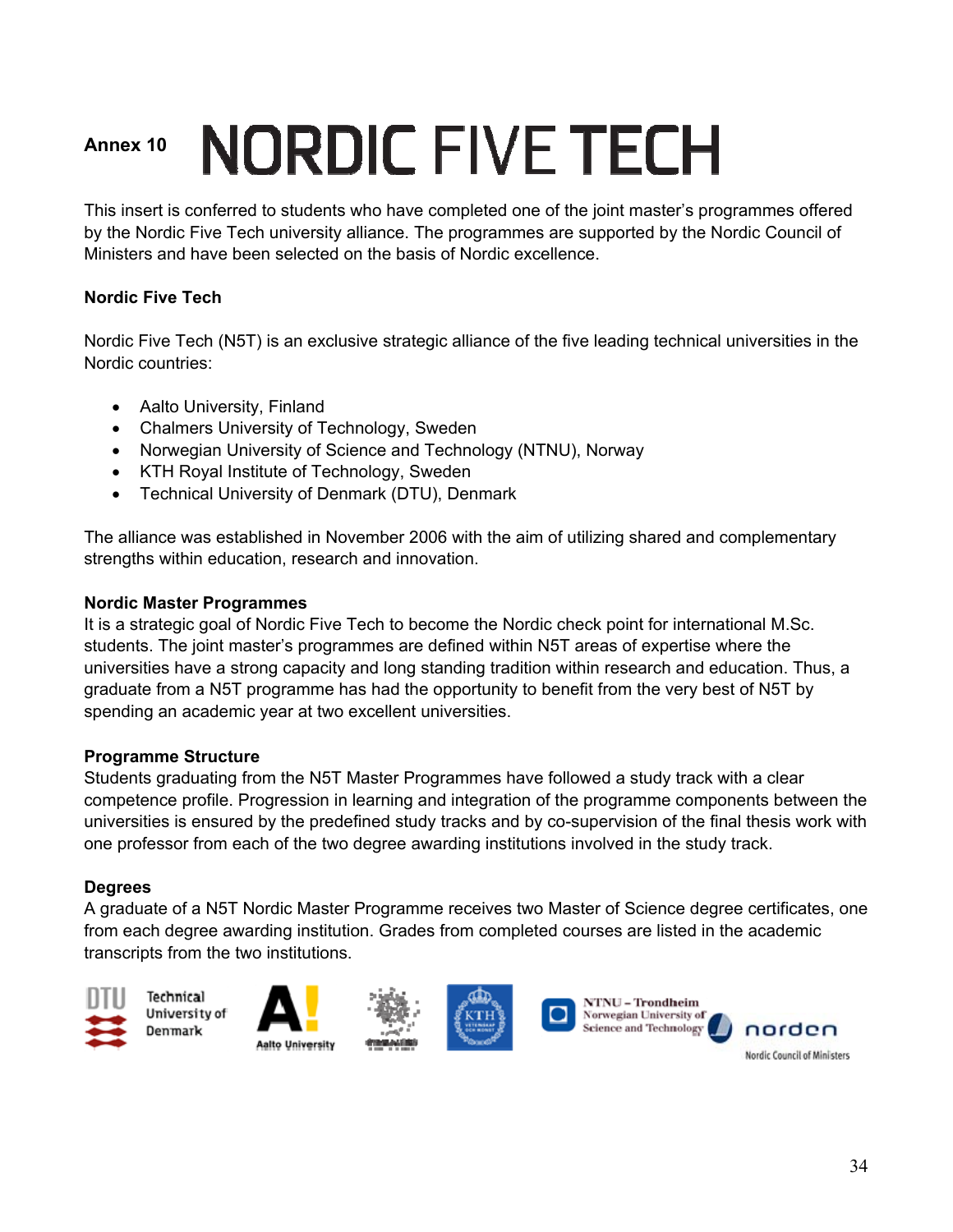# **Quality Assurance procedures at institution level**

#### **Aalto**

At Program level, annual program reviews are conducted as a self-assessment exercise. Regular student feedback collected from all courses. Graduate survey conducted regularly.

All degree programs assessed annually at School level.

University reviews are conducted annually.

National, institutional audit is conducted in a six year cycle by FINEEC (member of ENQA).

#### **Chalmers**

The programs undergo external evaluations (in addition to national regulatory authorities' recurrent reviews). The evaluation process varies among the programs but involves reviews of areas such as courses, course evaluations, learning environment, and students' participation.

#### **DTU**

DTU has been granted an institutional accreditation by the Danish Accreditation Institution (member of ENQA). The institutional accreditation ensures that the quality assurance system of the institution is well-described, well-argued, and well-functioning in practice.

Quality assurance of teaching and study programmes at DTU is systematically supported by the following measures:

- On-going evaluation of teaching: course evaluations and exam evaluations
- Evaluation of the study environment: a. Study start evaluation, b. First year evaluation, and c. Study environment survey
- Programme evaluation: programme evaluations with external participants
- Graduate surveys
- Programme relevance is established through dialogue with relevant stakeholders at all levels (institutional, departmental and programme level)

At the central level, a drop-out analysis and employment statistics are done on a continued basis. All measures are supported by the Office for Study Programmes and Student Affairs.

Follow up is ensured at three levels:

• the Dean of Graduate Studies and the Dean of Undergraduate Studies and Student Affairs have the overall responsibility for ensuring the quality of programmes and teaching.